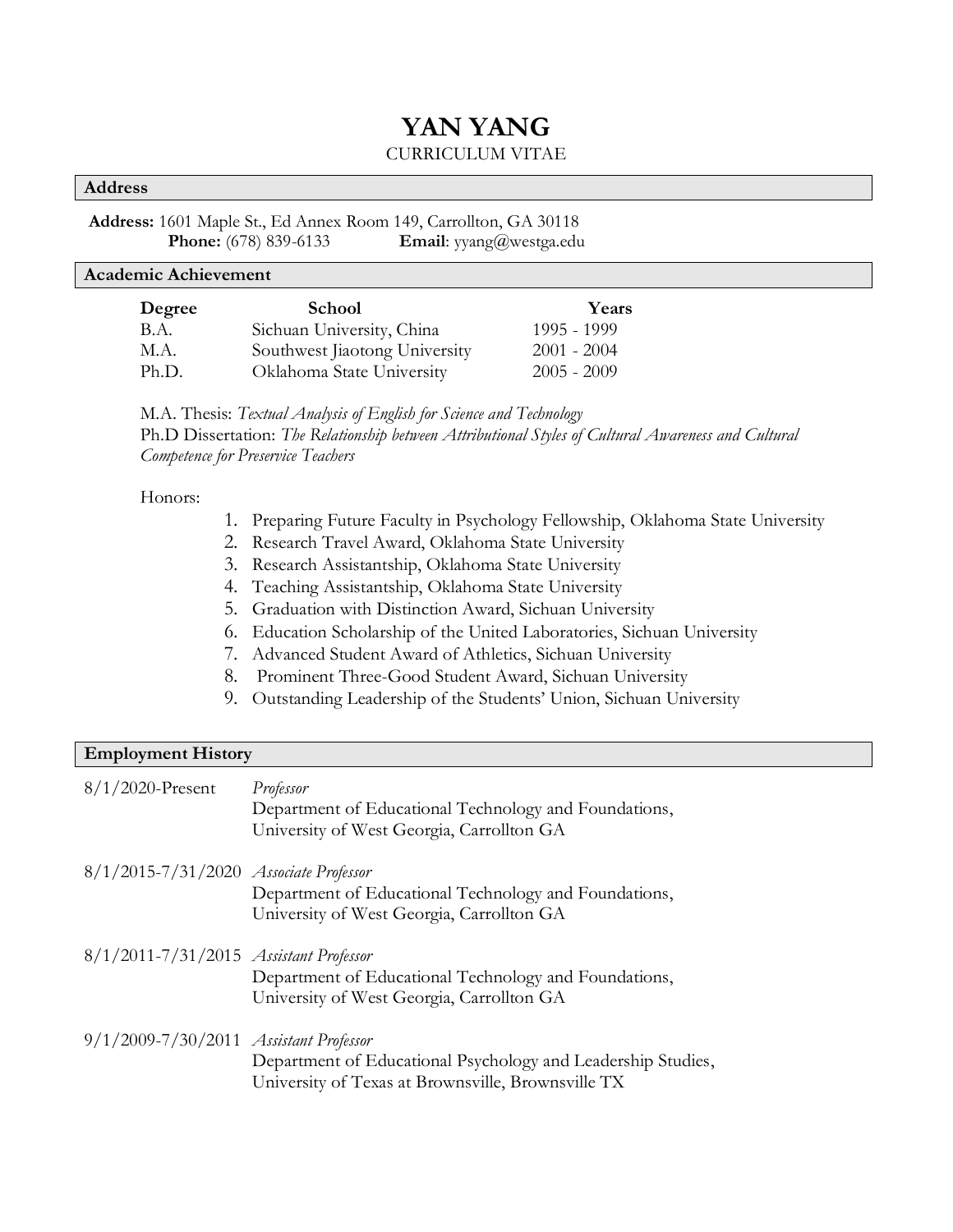8/15/2005-5/30/2009 *Instructor & Research Assistant*  School of Applied Health and Educational Psychology, Oklahoma State University, Stillwater OK

6/1/1999-6/30/2005 *Assistant Professor* School of Teaching English to Speakers of Other Languages (TESOL), Southwest Jiaotong University, Chengdu, Sichuan, China

#### **Refereed Publications**

- **1. Yang, Y**., & Mindrila, D. (2020). [Probing the Underlying Structure of Modern Expectancy-Value](https://files.eric.ed.gov/fulltext/EJ1246535.pdf)  [Theory in Multicultural Education: A Bayesian Exploratory Factor Analysis.](https://files.eric.ed.gov/fulltext/EJ1246535.pdf) *International Journal of Educational Psychology, 9*(1), 22-81*.* doi: 10.17583/ijep.2020.4261
- **2. Yang, Y**. (2019). An Exploratory Value-[Cost Approach in Predicting College Students'](https://www.tandfonline.com/doi/abs/10.1080/21683603.2019.1650859?journalCode=usep20)  [Achievement Goals in Multicultural Education.](https://www.tandfonline.com/doi/abs/10.1080/21683603.2019.1650859?journalCode=usep20) *International Journal of School & Educational Psychology. doi: 10.1080/21683603.2019.1650859*
- **3. Yang, Y**. (2019). [Examining the Underlying Structure of Expectancy-Value Theory in Diversity](https://wccinacjie.files.wordpress.com/2019/06/examining-the-underlying-structure-of-expectancy-value-theory-in-diversity-education_20192_final.pdf)  [Education: A Comparative Exploratory Factor Analysis Study.](https://wccinacjie.files.wordpress.com/2019/06/examining-the-underlying-structure-of-expectancy-value-theory-in-diversity-education_20192_final.pdf) *Journal of Interdisciplinary Education, 15,*  43-68*.*
- 4. **Yang, Y.**, Cox, C., & Cho, Y. (2019). [Development and Initial Validation of Cultural Competence](https://doi.org/10.1177/0734282919848890)  Inventory - [Preservice Teachers.](https://doi.org/10.1177/0734282919848890) *Journal of Psychoeducational Assessment*. doi: 10.1177/0734282919848890
- **5. Yang, Y.** (2018). *[Knowledge or Praxis? An Attributional Perspective in Multicultural Teacher Education.](https://novapublishers.com/shop/knowledge-or-praxis-an-attributional-perspective-in-multicultural-teacher-education/)* Hauppauge, NY: NOVA.
- 6. **Yang, Y.**, & Mindrila, D. (2018). [Examining the Patterns of Responses to the Value and Struggle of](https://library.iated.org/view/YANG2018EXA)  [Multiculturalism among College Students.](https://library.iated.org/view/YANG2018EXA) In L. G. Chova., A. L. Martinez., & I. C. Torres. (Eds.), *EDULEARN18: 10th International Conference on Education and New Learning Technologies* (pp. 6973- 6978)**.** Palma, Spain: IATED. doi: 10.21125/edulearn.2018.1650
- 7. **Yang, Y.**, & Mindrila, D. (2018). [Value or Struggle in Multicultural Education? An Exploratory](https://library.iated.org/view/YANG2018VAL)  [Factor Analysis Study.](https://library.iated.org/view/YANG2018VAL) In L. G. Chova., A. L. Martinez., & I. C. Torres. (Eds.), *EDULEARN18: 10th International Conference on Education and New Learning Technologies* (pp. 7045-7049)**.** Palma, Spain: IATED. doi: 10.21125/edulearn.2018.1663
- **8. Yang, Y.**, & Cao, L. (2018). [The role of learner self-efficacy in online test anxiety and help-seeking](https://books.google.com/books?id=9M10DwAAQBAJ&pg=PR11&lpg=PR11&dq=%22The+role+of+learner+self-efficacy+in+online+test+anxiety+and+help-seeking+among+college+students%22&source=bl&ots=DKMTqEuq7q&sig=ACfU3U2MUlQCCHm3zuFIo4jhRhsyRaoCIg&hl=en&sa=X&ved=2ahUKEwjRpMPppLLjAhUObc0KHesQBVQQ6AEwA3oECAkQAQ#v=onepage&q=%22The%20role%20of%20learner%20self-efficacy%20in%20online%20test%20anxiety%20and%20help-seeking%20among%20college%20students%22&f=false)  [among college students.](https://books.google.com/books?id=9M10DwAAQBAJ&pg=PR11&lpg=PR11&dq=%22The+role+of+learner+self-efficacy+in+online+test+anxiety+and+help-seeking+among+college+students%22&source=bl&ots=DKMTqEuq7q&sig=ACfU3U2MUlQCCHm3zuFIo4jhRhsyRaoCIg&hl=en&sa=X&ved=2ahUKEwjRpMPppLLjAhUObc0KHesQBVQQ6AEwA3oECAkQAQ#v=onepage&q=%22The%20role%20of%20learner%20self-efficacy%20in%20online%20test%20anxiety%20and%20help-seeking%20among%20college%20students%22&f=false) In Hodges, C. *Self-efficacy in instructional technology contexts* (pp. 35-56). New York: Springer.
- 9. **Yang, Y**., Taylor, J., & Cao, L. (2016*).* [The 3×2 Achievement Goal Model in Online Test Anxiety](http://www.ijede.ca/index.php/jde/article/view/914/1628)  [and Help-Seeking.](http://www.ijede.ca/index.php/jde/article/view/914/1628) *International Journal of E-Learning & Distance Education.*
- 10. **Yang, Y.**, Cho, Y., & Watson, A. (2015*).* [Online versus face-to-face classroom motivational climate:](http://www.ijede.ca/index.php/jde/article/view/890)  [interplay of gender and course format in undergraduate courses.](http://www.ijede.ca/index.php/jde/article/view/890) *International Journal of E-Learning & Distance Education.*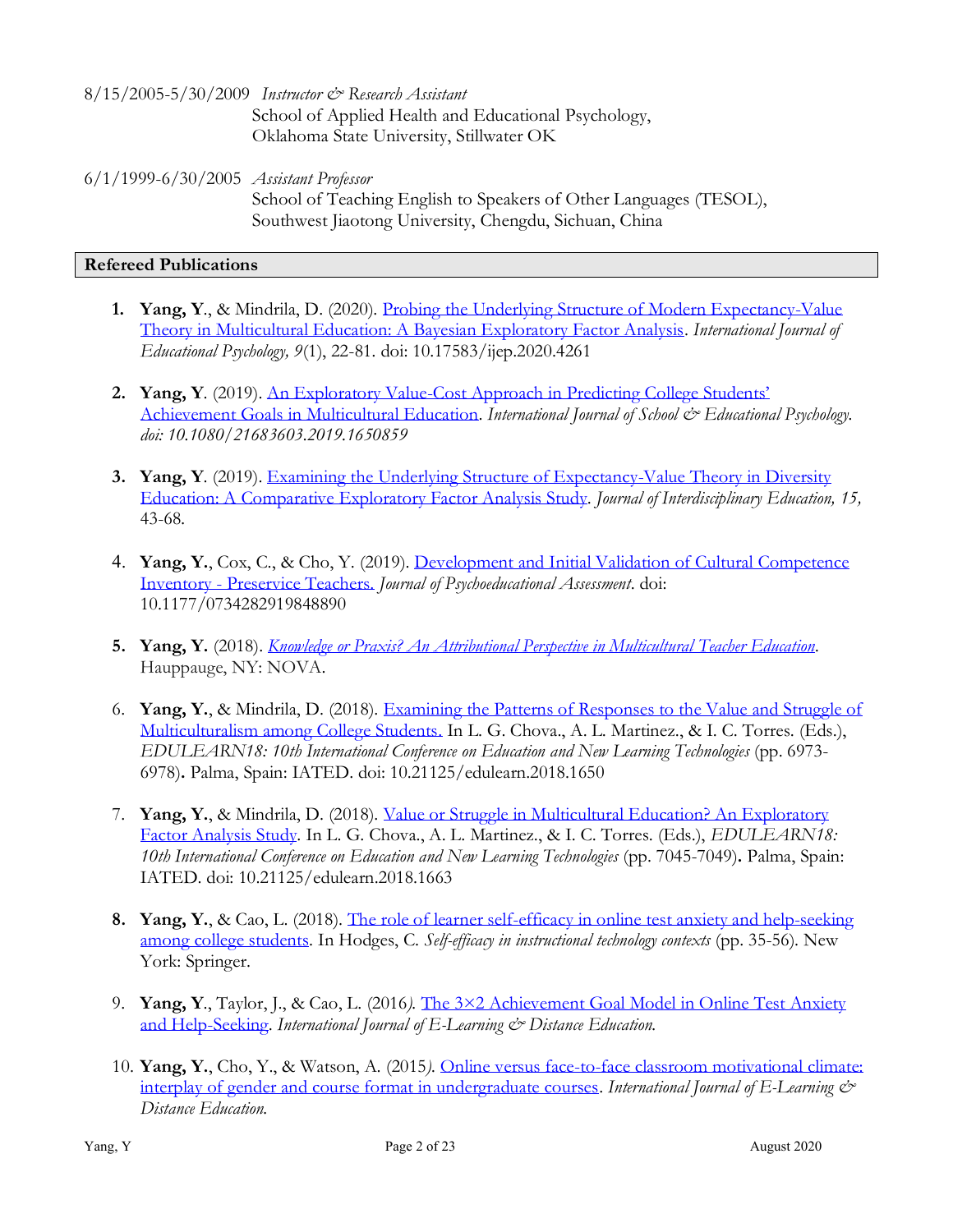- 11. Cox, C & **Yang, Y**., & Dicke-Bohmann, A. (2014). [What Do Hispanic Students Want in a](http://jhh.sagepub.com/content/13/4/359.short)  [Mentor? A Model of Protégé Culture, Mentorship Expectations, and Performance.](http://jhh.sagepub.com/content/13/4/359.short) *Journal of Hispanic Higher Education, 13*(4), 359-376. doi: 10.1177/1538192714546747
- **12. Yang, Y.,** & Taylor, J. (2013). [The role of achievement goals in online test anxiety and help-seeking.](http://www.tandfonline.com/doi/abs/10.1080/13803611.2013.811086#.Upz0rsSsh8E) *Educational Research and Evaluation: An International Journal on Theory and Practice, 19*(8), 651-664. doi: 10.1080/13803611.2013.811086
- **13. Yang, Y.**, & Cao, L. (2013). [Differential influences of achievement approach goals and](http://www.kmel-journal.org/ojs/index.php/online-publication/article/viewArticle/212)  [intrinsic/extrinsic motivation on help-seeking in e-learning.](http://www.kmel-journal.org/ojs/index.php/online-publication/article/viewArticle/212) *Knowledge Management & E-Learning: An International Journal, 5*(2), 153-169*.*
- 14. **Yang, Y**., & Montgomery, D. (2013). [Gaps or Bridges in Multicultural Teacher Education: A Q](http://dx.doi.org/10.1016/j.tate.2012.10.003)  [Study of Attitudes toward Student Diversity.](http://dx.doi.org/10.1016/j.tate.2012.10.003) *Teaching and Teacher Education, 30,* 27-37. doi: 10.1016/j.tate.2012.10.003.
- **15.** Cox, C., & **Yang, Y.** (2012). [Getting Off On the Wrong Foot: Longitudinal Effects of Hispanic](http://www.sciencedirect.com/science/article/pii/S1041608011001166)  [Students' Stability Attributions Following Poor Initial Test Performance.](http://www.sciencedirect.com/science/article/pii/S1041608011001166) *Learning and Individual Differences: Journal of Education and Psychology, 22,* 123-127. doi: 10.1016/j.lindif.2011.09.008.
- **16. Yang, Y**., & Cho, Y. (2011). [Student Motivation for Cultural Competence.](http://rapidintellect.com/AEQweb/fal2011.htm) *Academic Exchange Quarterly, 15* (3)*.*
- **17. Yang, Y**., & Montgomery, D. (2011). [Behind Cultural Competence: The Role of Causal Attribution](http://ro.ecu.edu.au/ajte/vol36/iss9/1/)  [in Multicultural Teacher Education.](http://ro.ecu.edu.au/ajte/vol36/iss9/1/) *Australian Journal of Teacher Education, 36* (9). doi:10.14221/ajte.2011v36n9.1
- 18. **Yang, Y**., Cho, Y., Mathew, S., & Worth, S. (2011). [College Student Effort Expenditure in Online](http://joa.sagepub.com/content/22/4/619.short)  versus [Face-to-Face Courses: Gender difference, Team Learning Orientation, and Sense of](http://joa.sagepub.com/content/22/4/619.short)  [Classroom Community.](http://joa.sagepub.com/content/22/4/619.short) *Journal of Advanced Academics, 22* (4), 619-638*.* doi: 10.1177/1932202X11415003.
- 19. **Yang, Y**., & Sanders, J. (2011). [The Cognitive Role of Cross-Cultural Learning in Cultural](http://www.novagraphicservices.com/nsee/yang.html)  [Competence: A Phenomenological Study,](http://www.novagraphicservices.com/nsee/yang.html) *National Society of Experiential Education Perspectives, 40* (1), 49-61.
- **20. Yang, Y**., & Montgomery, D. (2011). [Exploratory and Confirmatory Factor Analysis of](http://jpa.sagepub.com/content/29/3/261.abstract)  [Multicultural Teaching Scale.](http://jpa.sagepub.com/content/29/3/261.abstract) *Journal of Psychoeducational Assessment, 29* (3), 261-272. doi: 10.1177/0734282910378983.
- **21.** Cho, Y., **Yang, Y**. Mathew, S., Bang, H., & Kim, S. (2009). [Goal structure, emotion, and course](http://www.rapidintellect.com/AEQweb/win2009.htm)  [satisfaction.](http://www.rapidintellect.com/AEQweb/win2009.htm) *Academic Exchange Quarterly, 13 (4),* 76-82.
- 22. **Yang, Y.** (2008). Opening up intellectual and emotional gates. In Wang, H.Y & Olson, N. *An upward journey in multicultural education: The courage to unlearn and learn.* New York: Peter Lang.
- 23. Ray, C., Thorman, J., Montgomery, D., **Yang, Y**., & Dew, J. (2006). Using q-method as a pilot strategy to explore cultural opinions toward health care. *Operant Subjectivity, 29(3/4),* 182-205*.*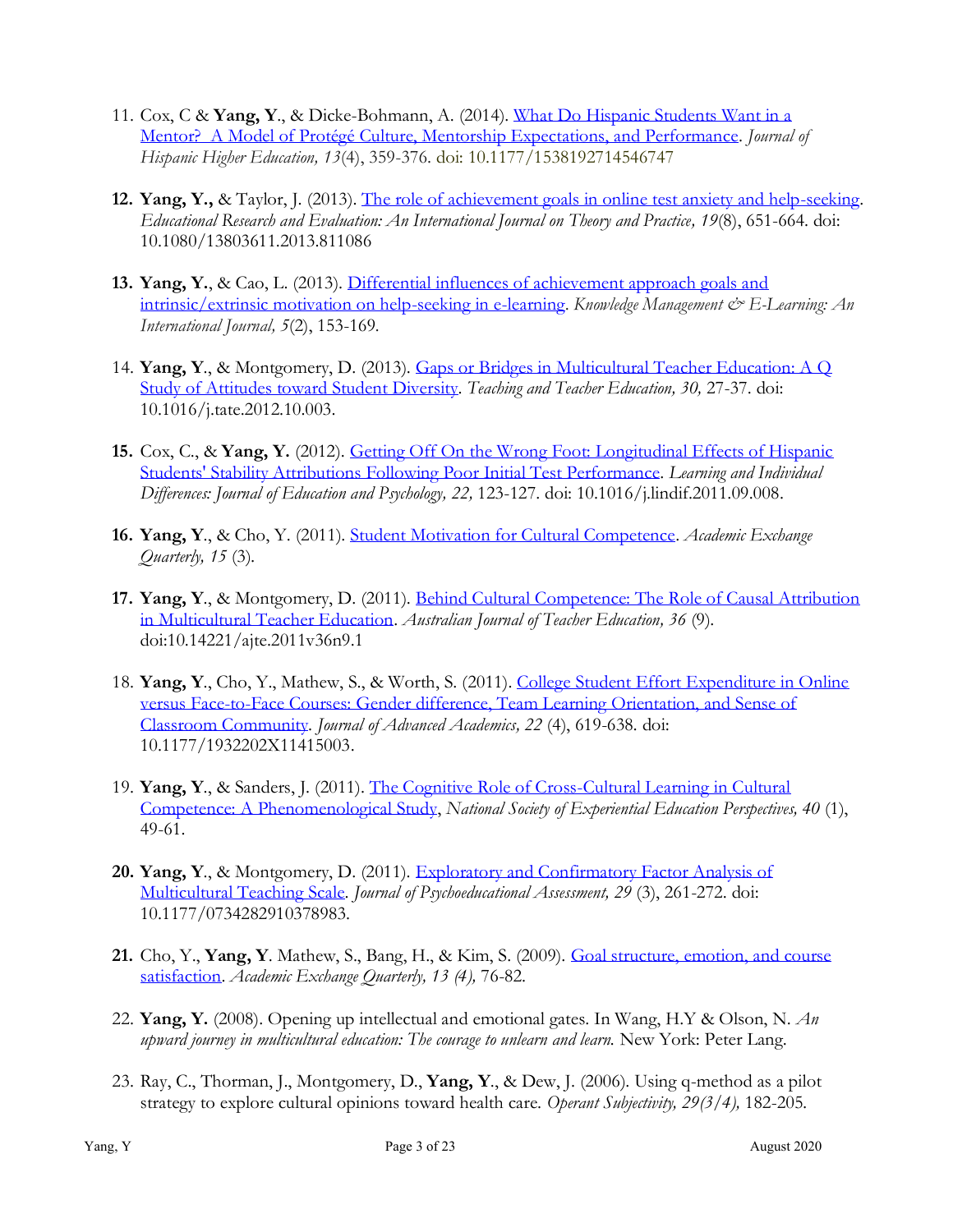- **24. Yang, Y**. (2004). A statistical approach to EST grammatical study with a pragmatic perspective. *Journal of Southwest Jiaotong University (Social Sciences)*, 5(4), 76-81.
- **25. Yang, Y**. (2003). Statistics: binary feature analysis in EST grammatical study. *Journal of Southwest Jiaotong University (Social Sciences)*, 4(5), 80-86

#### **Manuscripts under Review or in Progress**

- **1. Yang, Y**., & Lovvorn, E.G., Ellis, C., & Harvey, C. (Under Review). Acts of Motivation: An Individualized Design Approach to Project-Based Learning in Distance Education. *Journal on Excellence in College Teaching.*
- **2. Yang, Y**. (Under Review). Influence of Achievement Goals on Multicultural Teaching Competence: The Mastery-Approach Goal Advantage Effect. *The European Journal of Psychology of Education.*
- 3. **Yang, Y.** (In Progress). *Motivation in Action: Individualized Project-Based Learning*. New York: Springer*.*

# **Refereed Professional Presentations**

### **International/National**

- **1. Yang, Y.** (2020, April 17-21). *The Roles of College Students' Value-cost Beliefs in Diversity Education in Predicting their Achievement Goals* (Poster Session)**.** Annual Meeting of American Educational Research Association: San Francisco, CA.<http://tinyurl.com/syloj7z> (Conference Canceled)
- **2. Yang, Y.** (2020, April 17-21). *What Matters in Motivation? Probing the Dimensionality of Expectancy-Value Theory in Diversity Education Goals* (Paper Session)**.** Annual Meeting of American Educational Research Association: San Francisco, CA. [https://convention2.allacademic.com/one/aera/aera20/index.php?cmd=Online+Program+View+](https://convention2.allacademic.com/one/aera/aera20/index.php?cmd=Online+Program+View+Paper&selected_paper_id=1647051&PHPSESSID=tvciargm40l7ijh2a39h3oo069) [Paper&selected\\_paper\\_id=1647051&PHPSESSID=tvciargm40l7ijh2a39h3oo069](https://convention2.allacademic.com/one/aera/aera20/index.php?cmd=Online+Program+View+Paper&selected_paper_id=1647051&PHPSESSID=tvciargm40l7ijh2a39h3oo069) (Conference Canceled)
- **3. Yang, Y.** (2019, August). *The Role of Achievement Goals in Multicultural Teaching Competence***.** Poster to be presented at the Annual Conference of American Psychological Association: Chicago, IL.
- **4. Yang, Y.** (2019, August). *Value and Cost Beliefs in Multicultural Education: A Comparative Exploratory Factory Analysis Study***.** Poster to be presented at the Annual Conference of American Psychological Association: Chicago, IL.
- **5. Yang, Y.,** & Mindrila, D. (2018, August). *Exploring the Factors of Modern Expectancy-Value Theory in Multicultural Education: A Bayesian Model.* Poster presented at the Annual Conference of American Psychological Association: San Francisco, CA.
- **6. Yang, Y.,** Cox, C., Cho, Y., & Cox, L. (2017, April). *An ABC (Affect-Behavior-Cognition) Model of Multicultural Teaching Competence: Scale Development & Validation*. Paper presented at the Annual Conference of American Educational Research Association: San Antonio, TX.
- **7. Yang, Y.,** Cox, C., & Cox, L. (2016, August). *An ABC (Affect-Behavior-Cognition) Model of Multicultural Teaching Competence.* Poster presented at the Annual Conference of American Psychological Association: Denver, CO.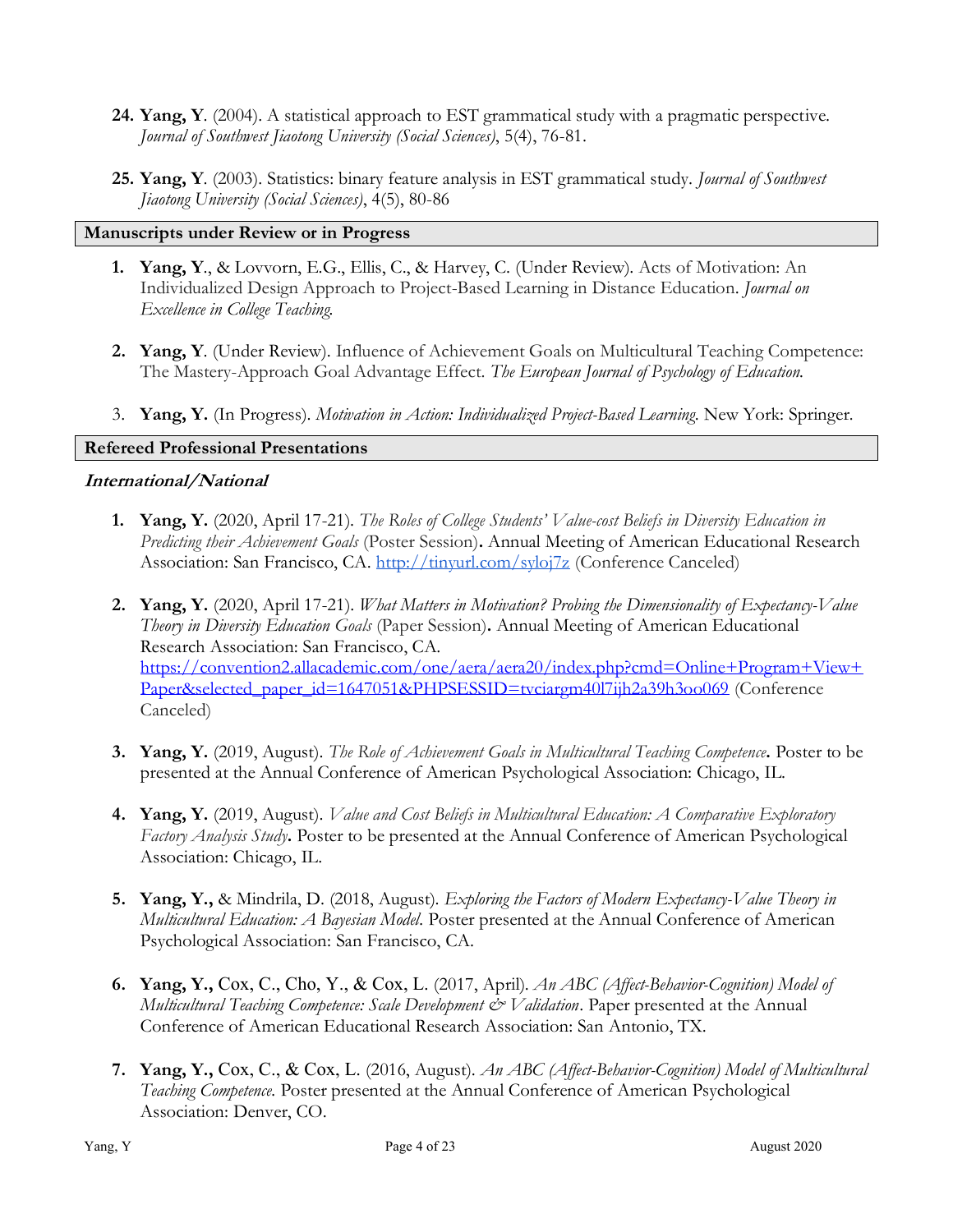- **8.** Cao, L., & **Yang, Y.** (2016, April). *Exploring the relationships of achievement goals, help-seeking types, and academic performance in online learning?* Poster presented at the Annual Conference of American Educational Research Association: Washington, DC.
- **9. Yang, Y.**, & Cao, L. (2015, August). *Achievement Goals and Types of Help-Seeking among Online Graduate Students.* Paper presented at the Annual Conference of American Psychological Association: Toronto, Canada.
- **10. Yang, Y.** (2015, July). *Motivation and Attribution in K-12 Teaching and Learning.* Paper presented at the Annual Conference of Sino-American Educational Research Association: Shanghai, China.
- **11. Yang, Y.**, Taylor, J., & Cao, L. (2015, April). *The 3×2 Achievement Goal Model in Online Test Anxiety and Help-Seeking.* Distinguished paper presented at the Annual Conference of American Educational Research Association: Chicago, IL.
- **12. Yang, Y.** (2014, June). Who Seek Help, and What Types of Help in Online Learning? Paper presented at the Annual Conference of Academic and Business Research Institute: HI, Honolulu.
- **13. Yang, Y.**, & Cao, L. (2014, April). Achievement Goals, Intrinsic/Extrinsic Motivation, and Help-Seeking among Online Students: Comparing the  $3 \times 2$  and  $2 \times 2$  Models. Paper presented at the Annual Conference of American Educational Research Association: Philadelphia, PA.
- **14.** Cao, L., & **Yang, Y.** (2013, August). *What Predicts Online Help-Seeking among Undergraduate and Graduate Students?* Poster presented at the Annual Conference of American Psychological Association: Honolulu, HI.
- **15. Yang, Y.**, & Cao, L. (2013, April). *The Roles of Achievement Approach Goals in Help-Seeking in Online Learning*. Paper presented at the Annual Conference of American Educational Research Association: Los Angeles, CA.
- **16. Yang, Y.**, Cho, Y., & Cox, C. (2013, April). *A 3-Dimension Model of Multicultural Teaching Competence*. Paper presented at the Annual Conference of American Educational Research Association: Los Angeles, CA.
- **17. Yang, Y**., & Cox, C. (2012, April*). Longitudinal Effects of Hispanic Students' Stability Attributions Following Initial Failure*. Poster presented at the Annual Conference of American Educational Research Association: Vancouver, Canada.
- **18. Yang, Y.**, Cho, Y., Watson, A., & Bridges, S. (2012, April*). Mediating Role of Sense of Classroom Community in the Relationship between Achievement Goals and Learning*. Paper presented at the Annual Conference of American Educational Research Association: Vancouver, Canada.
- **19. Yang, Y**. (2011, August). *Using Q Methodology to Study Teachers' Views of Working with Students from Diverse Cultures.* Poster presented at the Annual Conference of American Psychological Association: Washington, DC.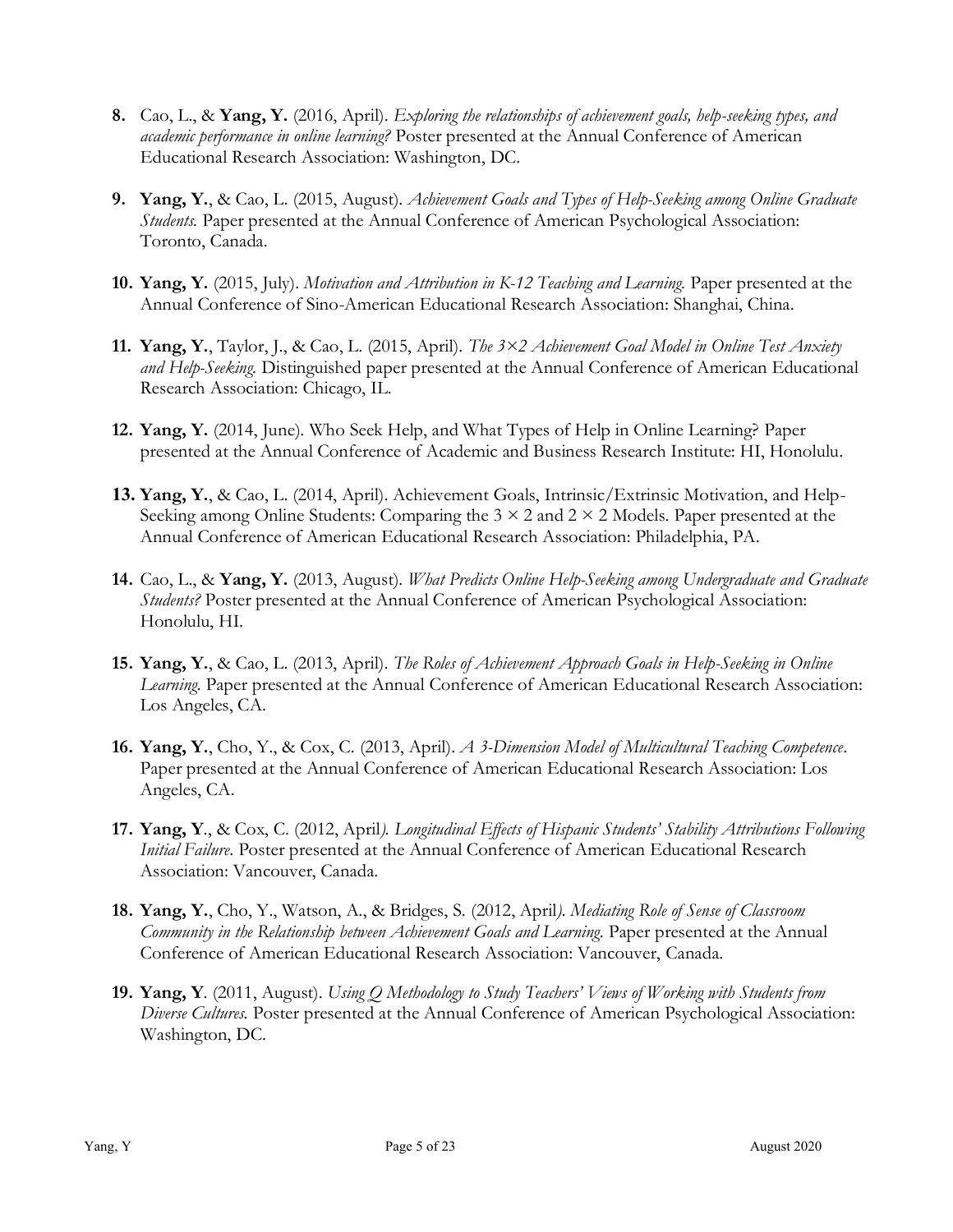- **20. Yang, Y**., Cho, Y., & Cox, C. (2011, August). *Development and Initial Validation of Multicultural Teaching Inventory.* Paper presented at the Annual Conference of American Psychological Association: Washington, DC.
- **21. Yang, Y**. (2011, April). *The Relationship between Attributions of Cultural Awareness and Cultural Competence among Preservice Teachers*. Poster presented at the Annual Conference of American Educational Research Association: New Orleans, LA.
- **22.** Cox, C., & **Yang, Y**. (2011, April). *Exploring Attributional and Cultural Predictors of Collegiate Success.* Poster presented at the Annual Conference of American Educational Research Association: New Orleans, LA.
- **23. Yang, Y**., Cho, Y., Watson, A., & Bridges, S. (2011, April). *Achievement Goal Orientation Influences on Course Satisfaction and Effort: Mediating Effects of Sense of Classroom Community.* Paper presented at the International Conference of Chinese American Educational Research and Development Association: New Orleans, LA.
- **24. Yang, Y**., & Cox, C. (2011, January*). Exploring the role of cultural factors on mentorship.* Paper presented at the annual meeting of the Society for Personality and Social Psychology: San Antonio, TX.
- **25. Yang, Y**., & Cox, C. (2010, August). *Predicting academic achievement: Collectivism, incremental beliefs, and attribution*. Poster presented at the annual meeting of the American Psychological Association: San Diego, CA.
- **26.** Cho, Y., **Yang, Y**., Watson, A., Kim, S., & Kim, H. (2010, August). *Interplay of gender and course format in perceived learning environment*. Poster presented at the annual meeting of the American Psychological Association: San Diego, CA.
- **27.** Cox, C., & **Yang, Y**. (2010, August). *From cultural beliefs to causal attributions: Linking collectivism, IPT, attribution and performance.* Paper presented at the Academy of Management 2010 Annual Meeting: Montreal, Canada
- **28. Yang, Y**., & Montgomery, D. (2010, May). *Understanding cultural competence among preservice teachers*. Paper presented at the Annual Conference of American Educational Research Association: Denver, CO.
- **29.** Cho, Y., **Yang, Y**., Worth, S., Kim, S., & Duran, J. (2010, May). *The role of personal goal orientation and classroom goal structure in students' classroom sense of community*. Paper presented at the Annual Conference of American Educational Research Association: Denver, CO.
- **30. Yang, Y**., & Sanders, J. (2009, November). *Mapping the experiential stages of cultural competence through cross-cultural experience*. Paper presented at the Annual Conference of American Educational Studies Association: Pittsburg, P.A.
- **31. Yang, Y**. (2008, March). *Why do teachers hesitate to teach for diversity: Uncovering and alleviating institutional barriers in both China and the United States*. Paper presented at the 52nd Annual Conference of the Comparative and International Education Society: Teachers College, Columbia University, New York City, NY.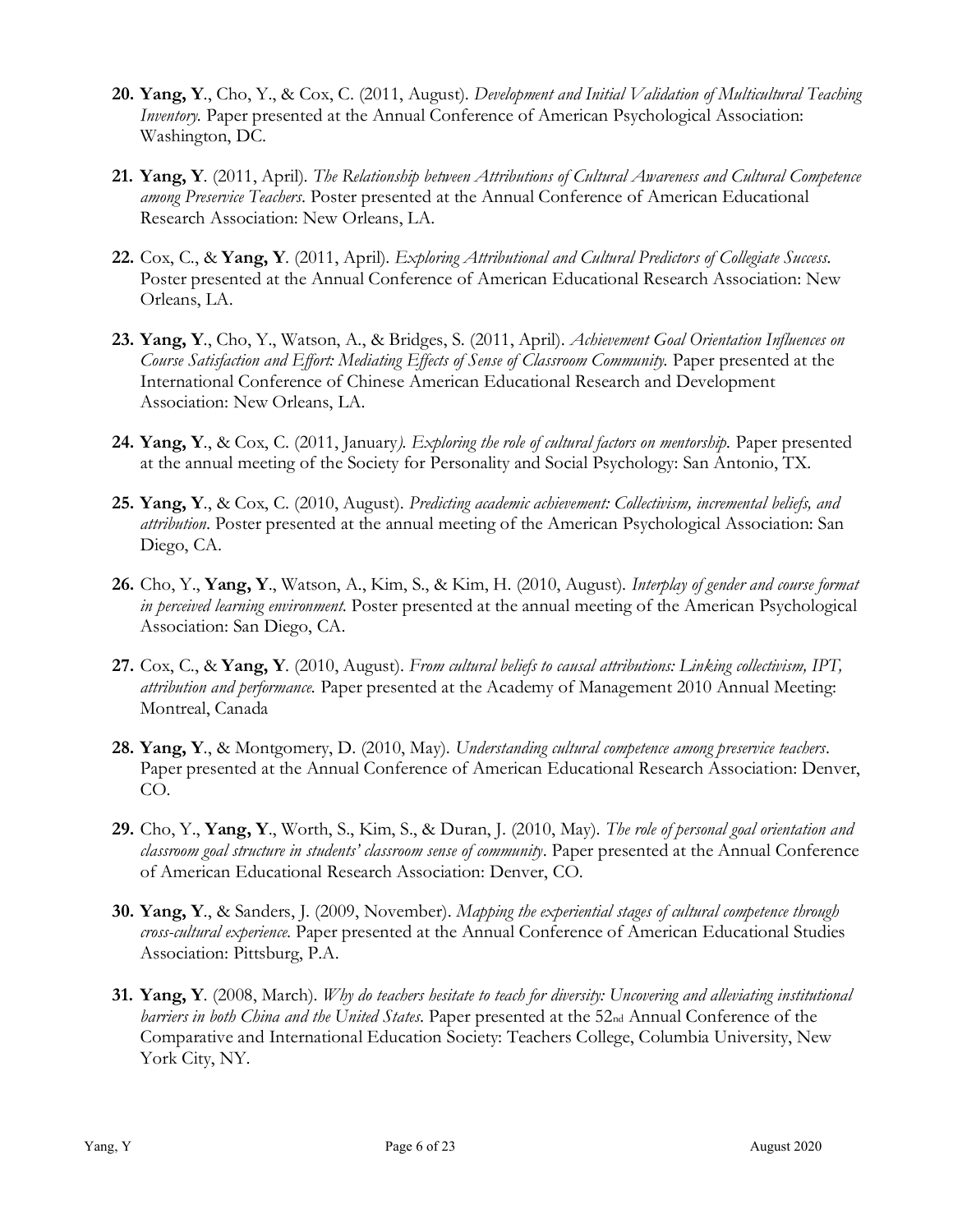- **32. Yang, Y**. (2007, October). *Teachers' opinions on working with students from diverse cultures*. Study progress presented at the International Society for the Scientific Study of Subjectivity annual conference: Bethesda, MD.
- **33.** Ray, C. M., **Yang, Y**., Dew, J., Thorman, J., & Montgomery, D. (2006, September). *Cultural opinions of Oklahomans toward health care*. Paper presented at the International Society for the Scientific Study of Subjectivity annual conference: Trondheim, Norway.

# **State/Regional**

- **1. Yang, Y**. (2019, October*). What matters in motivation? Probing the dimensionality of expectancy-value theory in diversity education.* Paper presented at the annual meeting of the Georgian Educational Research Association: Macon, GA.
- **2. Yang, Y**., Lovvorn, E., Harvey, C., & Ellis, C. (2019, April*). Acts of motivation: Student perspectives.* Paper session presented at the annual meeting of the University System of Georgia Teaching & Learning Conference: Athens, GA.
- **3. Yang, Y**. (2018, April*). Motivation theories in action: Project based learning.* Poster presented at the annual meeting of the University System of Georgia Teaching & Learning Conference: Athens, GA.
- **4. Yang, Y**. (2018, February*). Age differences in causal attributions for cultural competence among college students: A mixed-method approach.* Paper presented at the annual meeting of the Eastern Educational Research Association: Clearwater, FL.
- 5. **Yang, Y**., & Taylor, J., Harper, S., & Cao, L. (2015, February*). Influence of achievement goals and selfefficacy on online study strategies.* Paper presented at the annual meeting of the Eastern Educational Research Association: Sarasota, FL.
- **6. Yang, Y**., & Taylor, J. (2014, February*). The 3×2 achievement goal model in online test anxiety and helpseeking.* Paper presented at the annual meeting of the Eastern Educational Research Association: Jacksonville, FL.
- **7.** Taylor, J., & **Yang, Y**. (2013, February*). The Role of Achievement Goals in Online Test Anxiety and Help-Seeking.* Paper presented at the annual meeting of the Eastern Educational Research Association: Sarasota, FL.
- **8. Yang, Y**., & Cox, C. (2012, February*). Exploring the role of cultural factors in mentorship.* Paper presented at the annual meeting of the Eastern Educational Research Association: Hilton Head, SC.
- 9. **Yang, Y**. (2012, February*). The role of self-determination theory in multicultural teacher education.* Paper presented at the annual meeting of the Eastern Educational Research Association: Hilton Head, SC.
- 10. **Yang, Y**., Cho, Y., Mathew, S., & Worth, S. (2010, February). *Sense of community and team learning style predicting student effort*. Paper presented at the Southwest Educational Research Association annual meeting: New Orleans, LA.
- 11. **Yang, Y.** & Hill, B. (2008, October). *Perspective transformation: The role of cross-cultural experience in promoting cultural competence*. Paper presented at the Rocky Mountain Educational Research Association (RMERA) annual conference. Edmond, OK.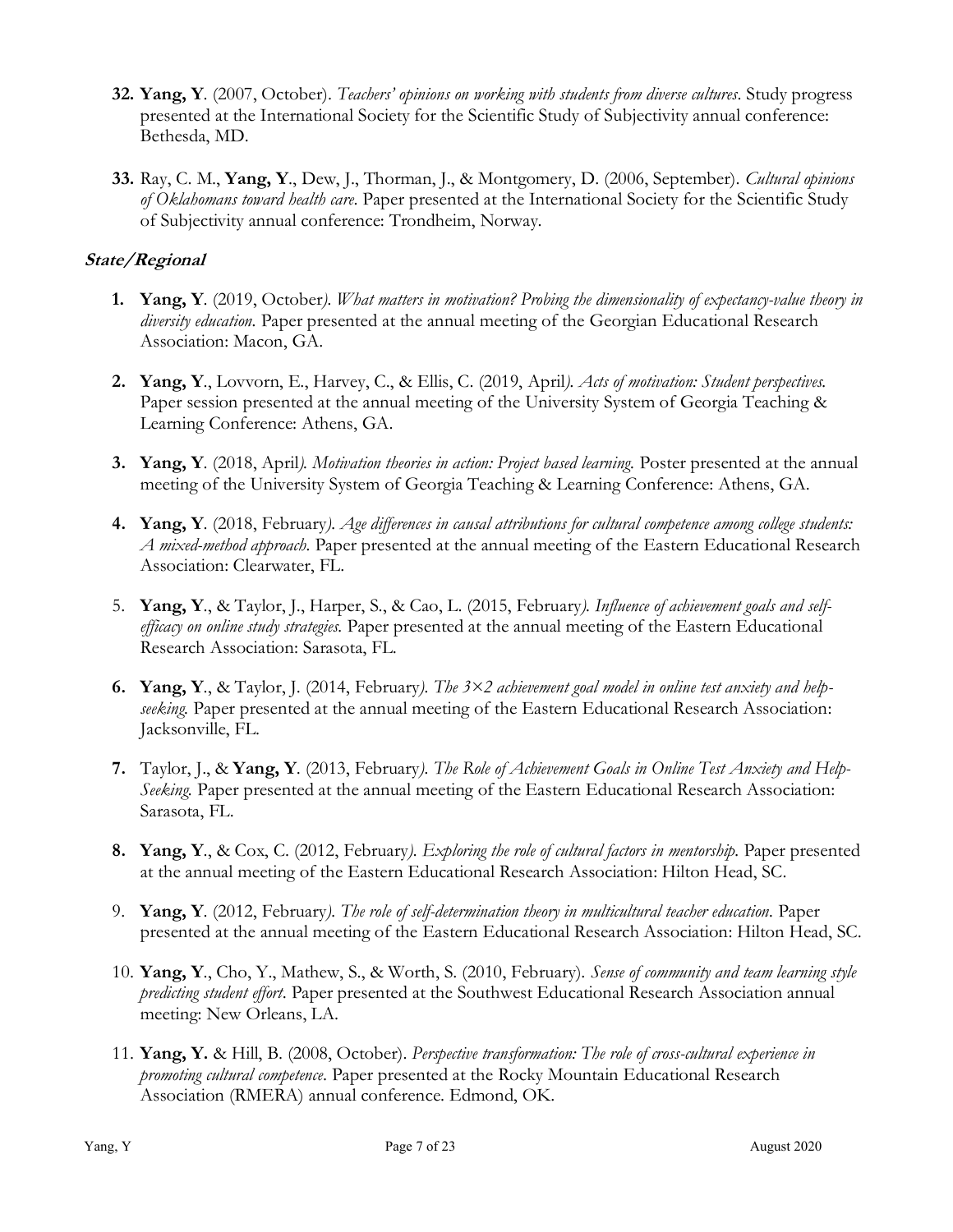- 12. Hill, B. & **Yang, Y.** (2008, October). *Demonstration of a method for circumventing a limitation of the SPSS matrix processor*. Paper presented at the Rocky Mountain Educational Research Association (RMERA) annual conference. Edmond, OK.
- 13. **Yang, Y.** (2008, September). *What's wrong with these Asian American youths?-A multicultural perspective of Asian American adolescent development*. Poster presented at the Oklahoma Network for Teaching of Psychology annual conference. Oklahoma City, OK.
- 14. **Yang, Y.** (2006, November). *Art infusion in elementary school classroom activities*. Poster accepted at the annual conference of Oklahoma Educational Studies Association: Norman, OK.

# **Local**

- **1.** Kelley, L., & **Yang, Y**. (2016, March). *A Journey to the Home of Understanding: Walking the Footsteps of the Homeless.* Paper presented at the annual COE Research Day, Carrollton, GA.
- 2. Harris, A., & **Yang, Y**. (2016, March). *We Can Do Better in American School Systems: The Transitional Hardships of Four Immigrant Students.* Paper presented at the annual COE Research Day, Carrollton, GA.
- **3.** Taylor, J., Harper, S., & **Yang, Y**. (2015, March). *The Roles of Self-Efficacy in Self-Regulated Online Learning Strategies.* Paper presented at the annual COE Research Day, Carrollton, GA.
- **4.** Taylor, J., & **Yang, Y**. (2014, March). *The 3×2 Achievement Goal Model in Online Test Anxiety and Help-Seeking.* Paper presented at the annual COE Research Day, Carrollton, GA.
- **5. Yang, Y**. (2010, March). *Student effort expenditure in online and face-to-face courses: Gender, team learning orientation, and sense of classroom community*. Paper presented at the 12th annual UTB/TSC Research Symposium, Brownsville, TX.
- 6. **Yang, Y**. (2009, March). *Teachers' opinions of working with students from diverse cultures*. Poster presented at the OSU 2009 Q Research Symposium: Stillwater, OK.
- 7. **Yang, Y**., Ray, C. M., Muilenburg-Trevino, E., & Thorman, J. (2007, February). *Teachers' opinions on art infusion in classroom activities*. Poster presented at the Annual OSU Research Symposium: Stillwater, OK.

### **Grants & Awards**

### **Grants**

### **External Funding**

- 1. Open Educational Resources (OER) Grant (\$10,730, funded), Georgia Affordable Learning, Fall 2018-2019. Colleagues on the grant include CJ Ivory and Anne Barnhart.
- 2. Constructing Assessment Instruments and Implementing Statistical Analysis of Assessment Data to Improve Student Achievement in Mathematics, Teacher Quality Grant, Spencer Foundation (2014- 2015, \$69,679.52, not funded). Colleagues on the grant include Jill Drake, Mohammad Yazdani, Veena Paliwal, and Diana Mindrila.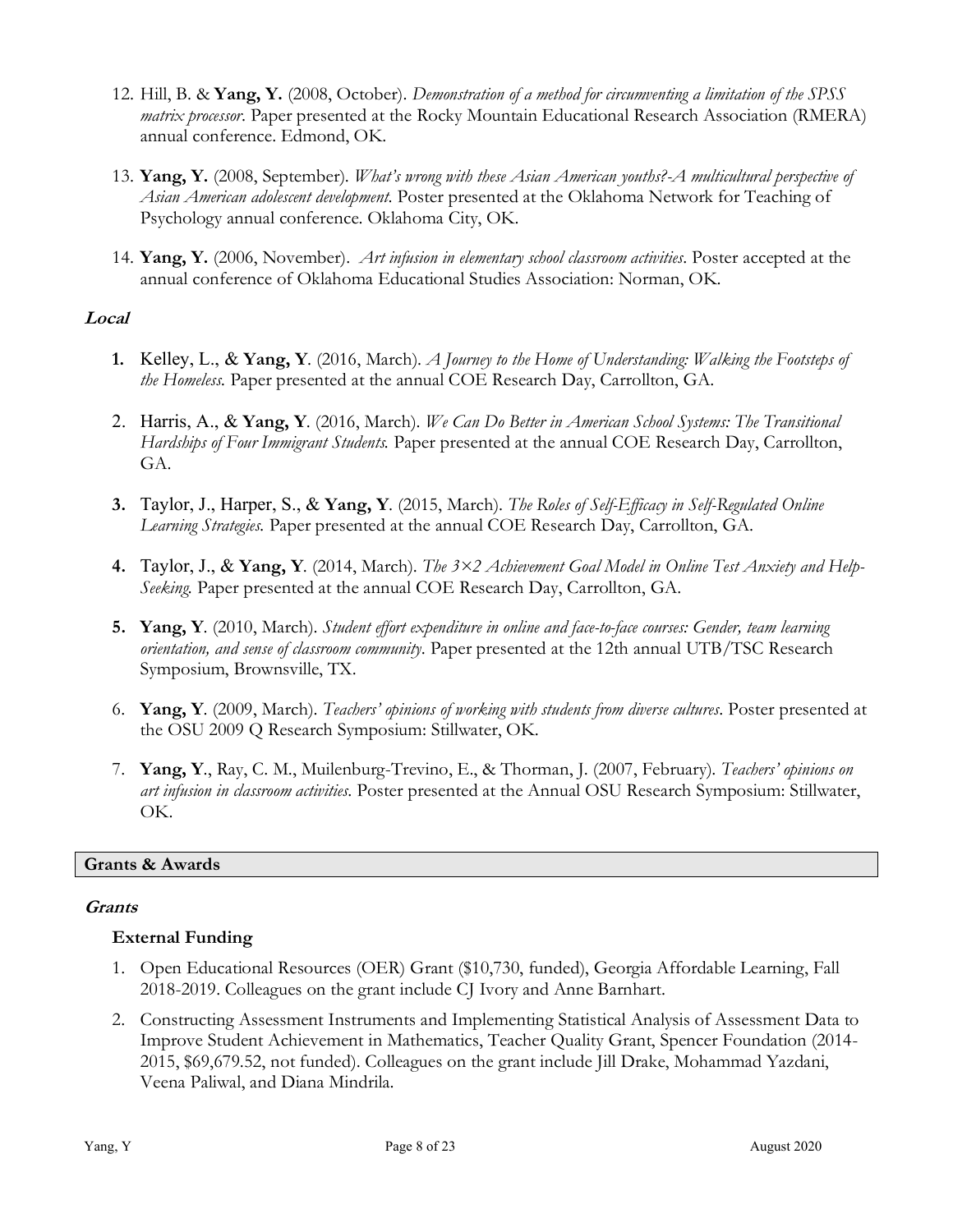- 3. Intervention to Data Use in 4th-5th Grade Math Classrooms (\$180,000; not funded), Evidence for the Classroom Grant, Spencer Foundation, June-July 2013.
- 4. Research Grant using Large-Scale National Databases (\$35,000; not funded), American Education Research Association, January 2011
- 5. International Database Training Seminar (\$2,000, funded), the National Center for Education Statistics (NCES), Institute of Education Sciences (IES), and U.S. Department of Education, August 23-25, 2010.
- 6. ECLS-K Database Training Seminar (\$1,500, funded), the National Center for Education Statistics (NCES), Institute of Education Sciences (IES), and U.S. Department of Education, July 14-16, 2010.

# **Internal Funding**

- 7. Simon M., & Yang, Y. (Sept 23, 2019). *Pathways to college student success and retention: Demystifying the imposter syndrome of first-year and minority students through motivational interventions*. COE Seed Grant (\$4595, not funded), University of West Georgia.
- 8. Simon M., & Yang, Y. (May 24, 2019). *Pathways to college student success and retention: Demystifying the imposter syndrome of minority students through motivational interventions*. CDI Resident Scholar Grant (\$5000, not funded), University of West Georgia.
- 9. CDI Resident Scholar Grant (5000, not funded), University of West Georgia, Summer 2018.
- 10. FY2019 UWG Faculty Research Grant (\$4975, not funded), University of West Georgia, Spring 2018.
- 11. Innovation Grant (\$1,565, funded), College of Education, University of West Georgia, Spring 2017.
- 12. Student Research Assistant Program Grant (\$2,000, funded), University of West Georgia, August 2015-June 2016.
- 13. Student Research Assistant Program Grant (\$2,000, funded), University of West Georgia, August 2014-June 2015.
- 14. Improving Instruction and Enhancing Student Success in STEM Disciplines, UWise (University of West Georgia Institutional STEM Excellence) Mini-grant Program (2013-2014, \$6500, not funded). Colleagues on the grant include Diana Mindrila (Co-PI).
- 15. Student Research Assistant Program Grant (\$2,000, funded), University of West Georgia, August 2013-June 2014.
- 16. Internal Development Grant (\$6,151, funded), University of West Georgia, January-June, 2013.
- 17. Student Research Assistant Program Grant (\$2,000, funded), University of West Georgia, August 2012-June 2013.
- 18. President's Circle Research Grant (\$1,500, funded), University of Texas at Brownsville (Summer 2010)

### **Certificates**

- 1. 2017 Quality Matters Certified Course, CEPD4101 *Educational Psychology*, MarylandOnline, Inc. (MOL), the Improvement of Postsecondary Education (FIPSE) grant, U.S. Department of Education.
- 2. Certified Quality Matters (QM) Higher Education Peer Reviewer (February 19, 2015-Jan 2019)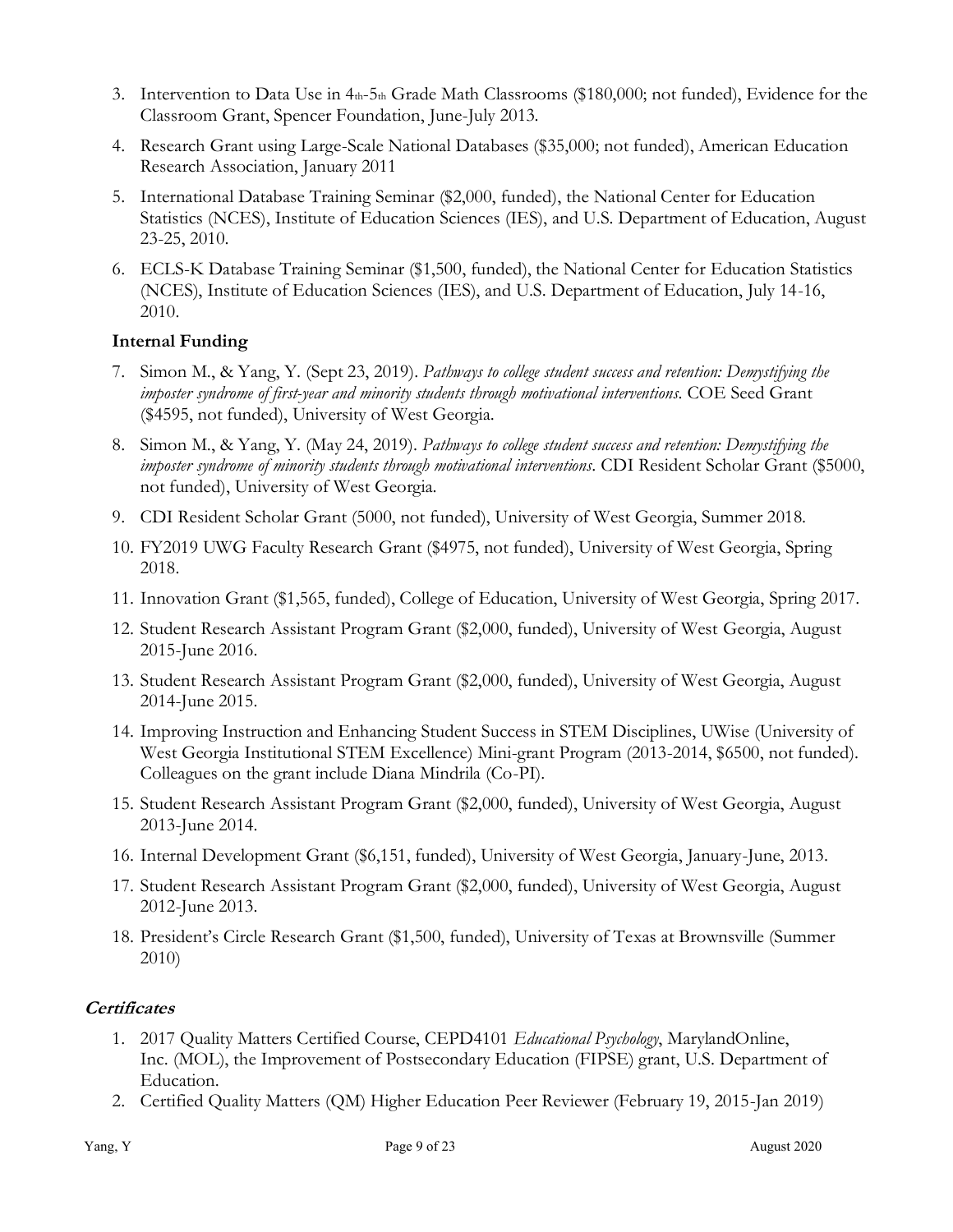- 3. Certified Quality Matters (QM) Online Instructor (February 19, 2015-present)
- 4. UWG|Online 5 Star Course, CEPD4101 *Educational Psychology*, University of West Georgia (May 2014-2019)

# **Awards**

- 1. *Distinguished Paper Award*, Georgia Educational Research Association (October 4, 2019)
- 2. *2019-2020 OER Research Fellowship*, Open Education Group, The William and Flora Hewlett Foundation (May 30, 2019)
- 3. 2019 School Improvement *Dissertation of the Year Award*, Committee Chair, College of Education, UWG (February 2019)
- 4. *CollegeSTAR,* "Motivation theories in action: Project based learning," Oak Foundation (July 2018)
- 5. *First and third places,* undergraduate student research presentations, faculty sponsor, College of Education Research Day & UWG Big Night (March & April 2016)
- 6. *First place,* undergraduate student research presentation, faculty sponsor, College of Education Big Night, UWG (February 2015)
- 7. *Distinguished Regional Educational Research Paper Award*, American Educational Research Association (AERA) (April 2015)
- 8. *Best Professional Paper Award*, Eastern Educational Research Association (EERA) (February 2015)
- 9. *First place*, undergraduate student research presentation, faculty sponsor, College of Education Big Night, UWG (March 2014)
- 10. *Student Best Paper Award*, Eastern Educational Research Association (EERA) (February 2013)
- 11. *Outstanding Faculty Research Award*, College of Education, UWG (Spring 2013)
- 12. *First place*, undergraduate research presentation, faculty sponsor, College of Education Big Night, UWG (March 2013)
- 13. *Featured faculty representative of University of Texas at Brownsville*, Annual UTB/TSC Research Symposium Highlights, the Brownsville Herald, Brownsville regional newspaper, Brownsville, TX (March 26, 2010)
- 14. *Featured student representative of College of Education*, Graduate Student Research Spotlights, The Daily O'Collegian, Oklahoma State University newspaper, Stillwater, OK (December 5, 2008)
- 15. *Induction into the Honor Society of Phi Kappa Phi* (Spring 2007)
- 16. *Preparing Future Faculty in Psychology Fellowship*, Oklahoma State University (2006-2008)
- 17. *Outstanding Young Instructor*, College of Foreign Languages, Southwest Jiaotong University, Chengdu, Sichuan, China (2004)

### **Research Interests & Agenda**

- Motivation in Multicultural Education (2016-present)
	- o Psychometric studies of motivation and cultural competence for teachers
		- Exploratory and confirmatory factor analyses
	- o Multivariate statistics exploring the roles of motivation in multicultural education
		- Multivariate regression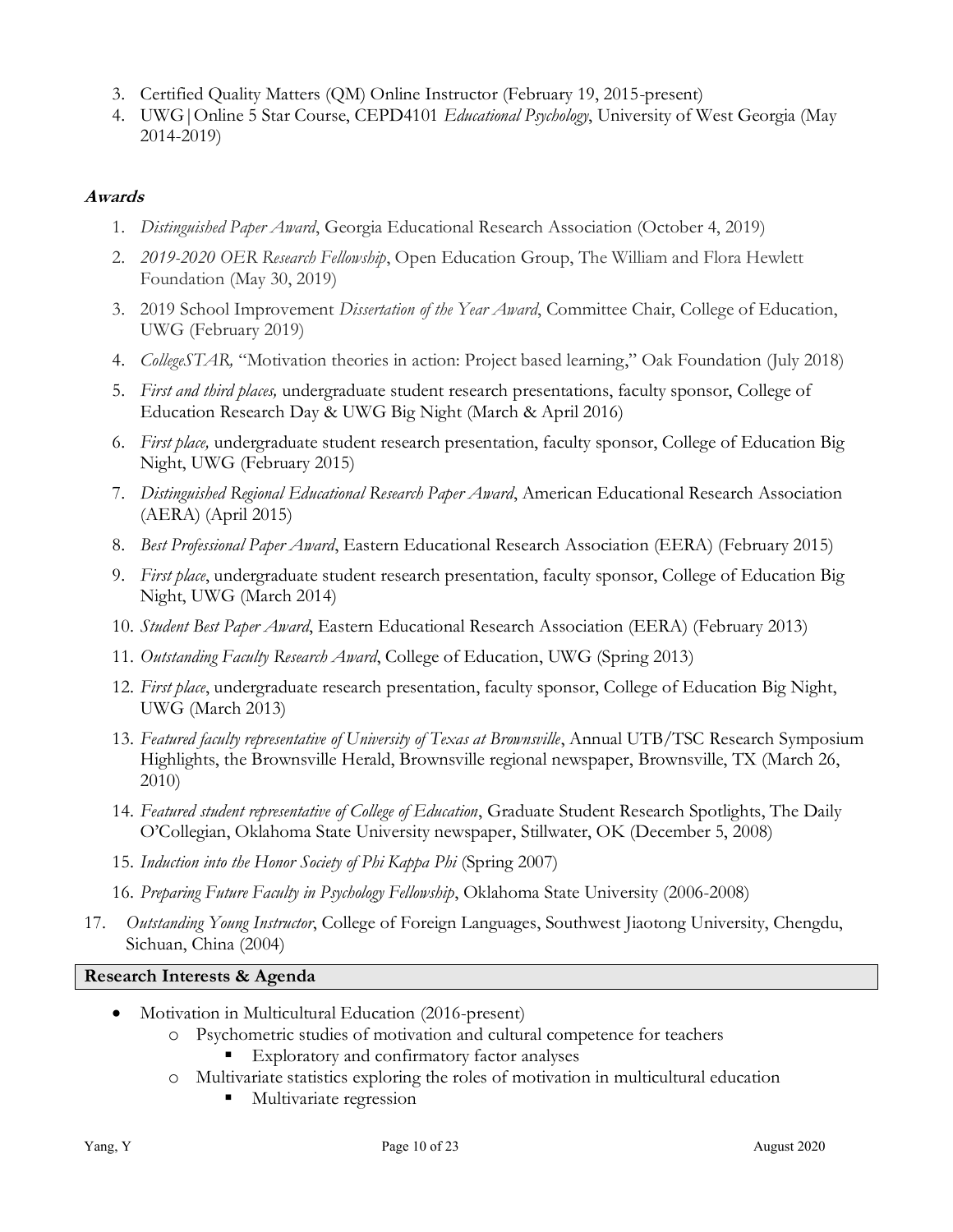- Canonical correlation
- Motivation in Distance Learning (2011-2016)
	- o Hierarchical regression analyses
	- o Path analyses
	- o Structural equation modeling
- Diversity Issues in Teacher Education, Instructional Psychology (2005-2013)
	- o Qualitative studies
	- o Mixed-method studies using Q-methodology
	- o Experiential learning

# **Post-doc Professional Development Workshops/Seminars**

- 1. Small Teaching Online: applying Learning science in Online Classes, Faculty Reading Group, Center for Teaching and Learning, UWG, Feb-May, 2020
- 2. MLK Interfaith, discussions with Dr. Robert Michael Franklin, Center for Diversity and Inclusion, University of West Georgia, Jan 21, 2020.
- 3. Interfaith Leadership: Diversity is not Just the Differences You Like, Roundtable discussions with Eboo Patel & COE colleagues, October 15, 2019
- 4. Transparency in Learning & Teaching (*TILT*) workshop, First-Year Academic Programs & Center for Teaching and Learning, UWG, November 20, 2019
- 5. Innovation in Pedagogy (IIP) conference, UWG, May 16, 2017
	- a. Attended several workshops on innovative pedagogy
	- b. Revised all my project guidelines based on the knowledge I gained from the workshops and presentations, particularly on "Transparency in Learning & Teaching" to improve the clarity and transparency of my course projects.
- 6. Class Observations (Jan 2016-2019)
	- a. Luzhou Tianli International Elementary School, Sichuan, China, May 11, 2016
	- b. Luzhou Tianli International Kindergarten, Sichuan, China May 10 2016
	- c. 10th Grade Biology Class, Carrollton High School, Feb 2016
	- d. Youth Engagement in Transformative School/Community Problem-Solving: Challenges & Opportunities in Washington DC and Atlanta, GA, Ballou High School, Professional Development (PD) course, American Educational Research Association, April 2016
	- e. Carrollton Middle School, November 20, 2015
		- i. STEMS elective class: Building roller coasters
		- ii. IEP class: building tallest free standing tower with marshmallow and spaghetti noodles
- 7. Ethical Issues in Collaborative Research, Professional Development (PD) course, American Educational Research Association, April 2016.
- 8. COE Technology Visits on Innovative Technology, (Dec 2016, November 2017).
- 9. IPEDS Workshop, The Association for Institutional Research (AIR) and the Eastern Education Research Association (EERA), Hilton Head, South Carolina, 8:30 am-12:15 pm, February 20, 2016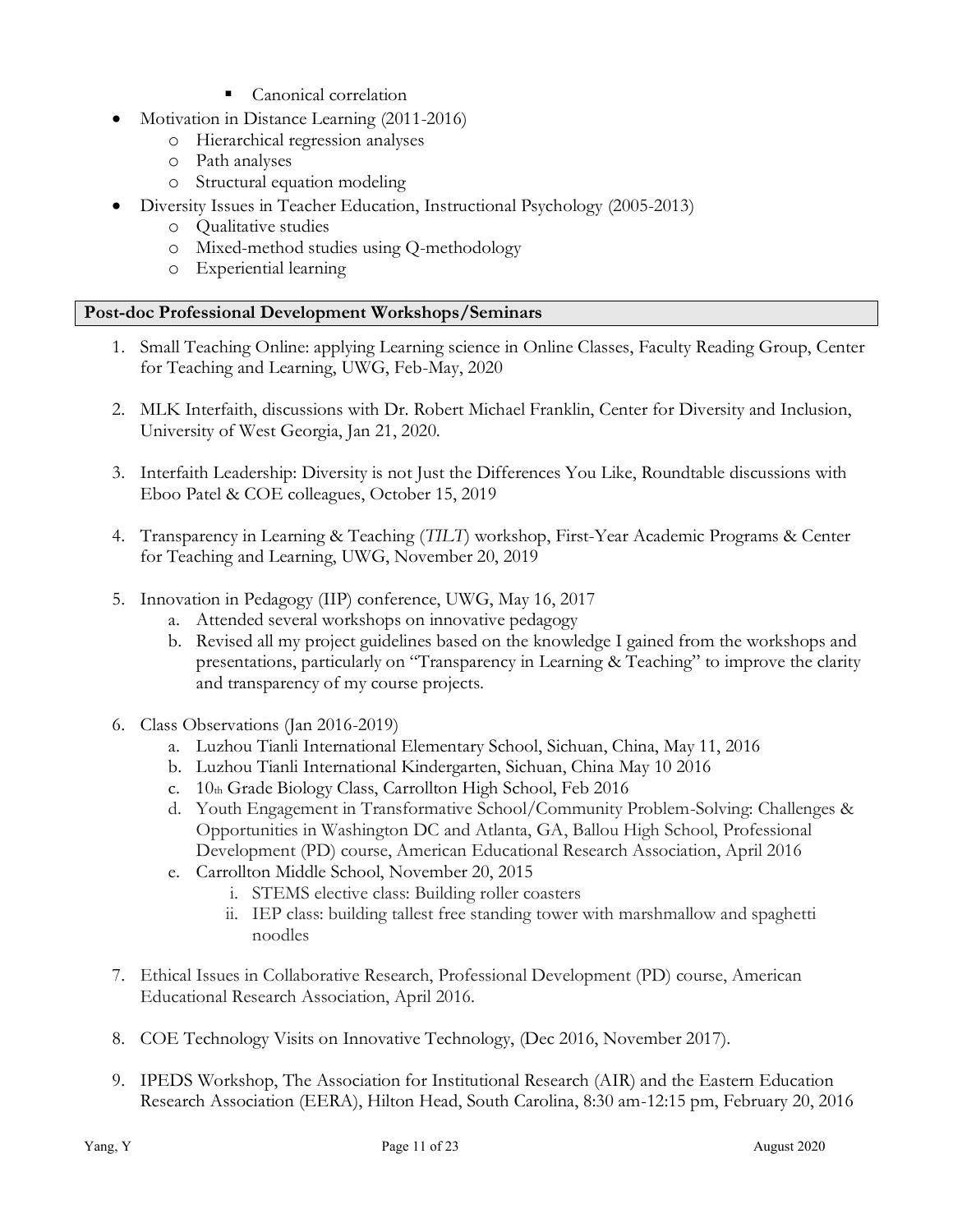- a. *IPEDS Data and Benchmarking: Supporting Decision Making and Institutional Effectiveness* is designed for participants in the area of conducting benchmarking studies or with the IPEDS Data Center.
- b. This workshop introduces the fundamentals of creating benchmarks to measure institutional effectiveness: an overview of the types of comparison groups that can be constructed using IPEDS data, with examples of appropriate use.
- c. Participants will use actual data from the IPEDS Surveys, Data Feedback Reports, and the Data Center. Exercises and resources will demonstrate processes to establish key performance indicators and identify variables to refine comparison groups.
- 10. Pedagogy Workshop on Online Discussion Boards, Center for Teaching and Learning, University of West Georgia, Jan 20, 2016
- 11. BYOT Tours observing innovative practices in Title 1 K-12 schools, Forsyth County, November 10, 2016
- 12. Quality Matters Regional Conference on Quality Assurance in Education 2015, QM Works in the Great Pacific Northwest: Designing for Impact (April 9-10), Seattle, Washington.
	- a. Improving Your Online Course workshop
	- b. Concurrent Sessions on online teaching strategies that promote learning, cultural competency and online faculty, and addressing "dark side" behaviors in learners, etc.
- 13. Quality Matters Professional Training Courses for Distance Education (December 2014-February 2015)
	- a. Design your online course (DYOC)
	- b. Applying the Quality Matters Rubric (APPQMR)
	- c. Peer Review Course
- 14. *Building the NSF Grant Proposal*, Dr. Robert Porter, sponsored by University of West Georgia, June 25, 2013
- 15. Online teaching and learning certificate, UWG|Online's Spring 2013 cohort training, University of West Georgia, Feb 8-May 13, 2013
- 16. Professional Development and Training Courses during 2010 Annual Meeting of American Educational Research Association, April 29-May 3, 2010
	- a. PDC20. QuickStats and PowerStats: An Introduction to NCES's New Online Data Tools.
	- b. PDC23. How to Get Published: Guidance from Emerging and Senior Scholars
	- c. PDC29. An Introductory Primer/Review of Multivariate Statistics II: Descriptive and Predictive Discriminant Analyses and Canonical Correlation Analysis.
- 17. Summer Institute, Texas A & M University, May 24-28, 2010
	- a. Structural Equation Modeling
	- b. Hierarchical Linear Regression/Multi-level Modeling
- 18. *Writing winning grants*, sponsored by The Federation of American Societies for Experimental Biology (FASEB) and University of Texas at Brownsville, August 19, 2010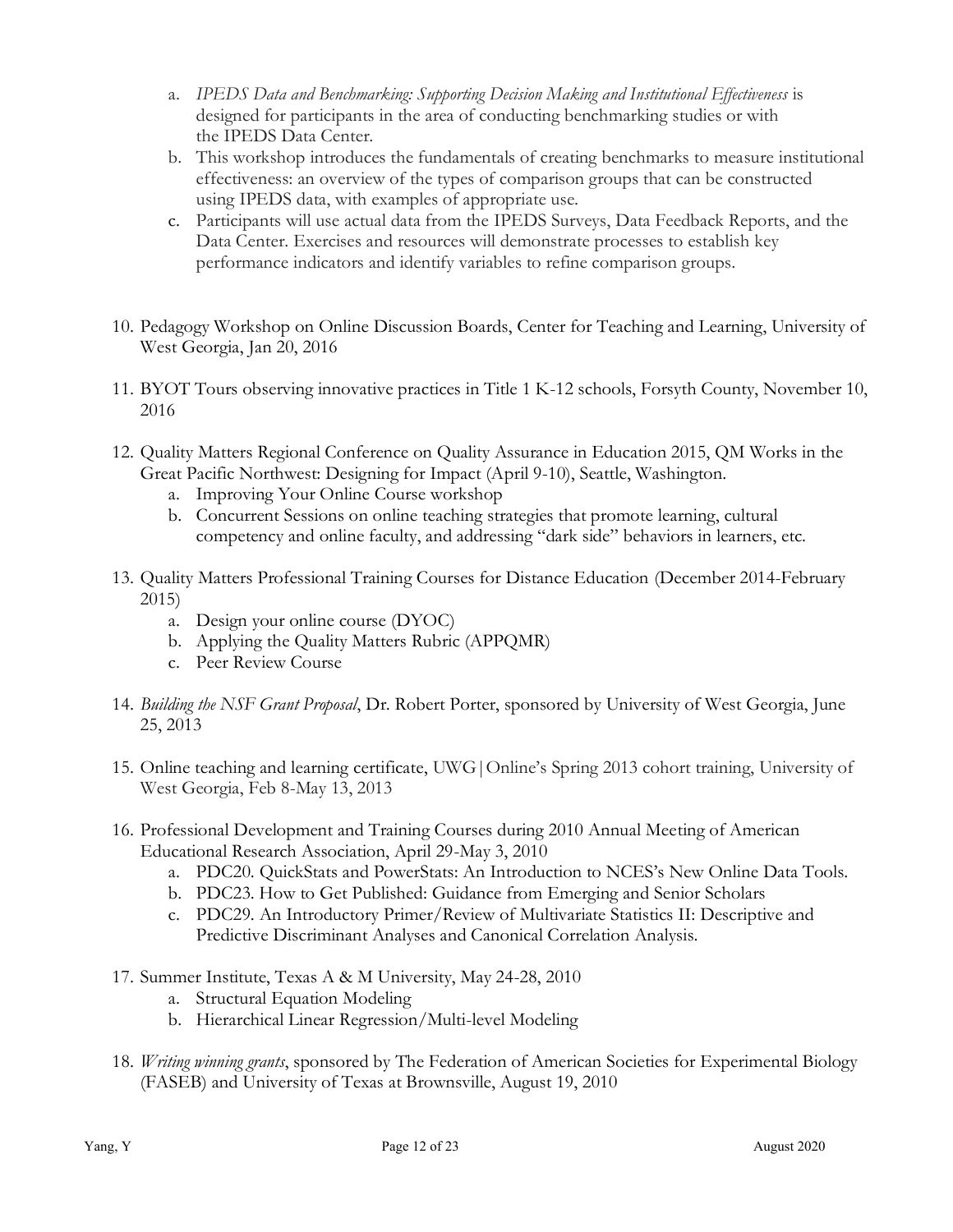- 19. New Faculty Mentoring Program, Division C-Learning and Instruction, American Educational Research Association, April 7-8, 2011.
	- a. Seminar on new faculty roles, collaborations, and the major activities leading to tenure.
	- b. Individual mentoring opportunity with senior scholars.
	- c. Networking with distinguished scholars and colleagues.
- 20. Speed Mentoring, American Psychological Association, August 13, 2010.
	- a. Meeting with four mentors on research and teaching.
	- b. Networking with other emerging scholars.
- 21. *Issues in Research Methodology for New Generations of Scholars*, Mentoring Luncheon for New Professionals, Division D-Measurement and Research Methodology, American Educational Research Association, May 3, 2010.
	- a. Discussions on issues in test and scale development.

#### **Teaching Experience**

Professor, Educational Psychology, College of Education, University of West Georgia 2020-present *Courses Taught*

- **CEPD 6101 Psychology of Classroom Learning**, purely online (SU2020).
	- o A master-level course on the major cognitive, behavioral, and motivational theories of classroom learning.
	- o Students learn to apply educational psychology theory and research to educational practice and become master teachers, school librarians, and principals.
- **CEPD 4101 Educational Psychology**, purely online (FA 2020)
	- o An upper division college-level course on the major educational psychology theories.
	- o Students learn to grasp the theories and apply them in their pedagogy.
	- o Students also develop higher order thinking skills in critiquing current teaching and parenting practices.
- **EDUC 2120 Exploring Sociocultural Perspectives on Diversity in Educational Contexts,**  purely online (FA 2020)
	- o A sophomore-junior level undergraduate course on the fundamental knowledge of understanding culture and teaching children from diverse backgrounds.
	- o Students as future educators learn to explore history and culture shape world views, examine the development of their own cultural identity and learning styles, develop and apply strategies for observing, analyzing, and comparing differences related to family structures, socioeconomic status, abilities/disabilities and culture, articulate strategies for teaching culturally diverse students in the classroom, identify school practices and policies that perpetuate and maintain achievement gaps, including negative stereotypes, related to race, class, persons with disabilities, gender, sexual orientation, and other forms of prejudice and discrimination, and identify assets and values of diverse populations to bring student learning to higher levels, etc.

Associate Professor, Educational Psychology, College of Education, University of West Georgia 2015-2020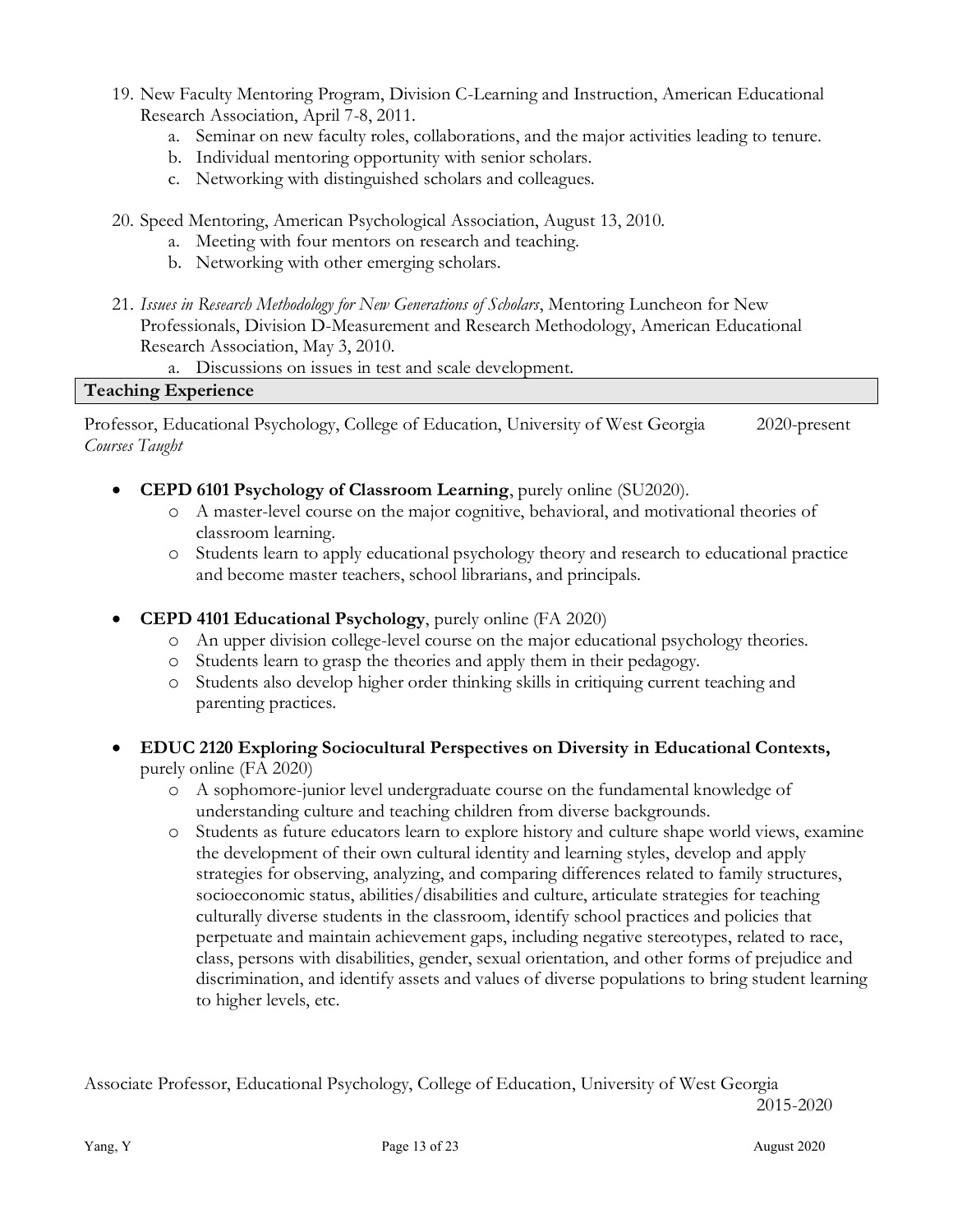### *Courses Taught*

- **EDUC 2120 Exploring Sociocultural Perspectives on Diversity in Educational Contexts,**  hybrid and purely online (FA 2019; SP, SU, &FA 2018; SP, SU, &FA 2017; SP& FA 2016, FA2015)
- **CEPD 6101 Psychology of Classroom Learning**, purely online (SP, SU, &FA 2018; SP, SU, &FA 2017; SP, SU, &FA 2016, FA2015).
- **CEPD 4101 Educational Psychology**, hybrid & purely online (SU & FA 2019; SP 2018; FA 2017, SP2017, SP&FA 2016, FA2015)
- **EDSI 9998 Research for Doc Dissertation**, purely online (FA2015-SP2019)
	- o A doctoral mentoring course from Education and School Improvement Program at College of Education, University of West Georgia.
	- o Mentoring doctoral students on every step of doctoral dissertation from literature review to research design to dissertation writeup and defense.
- **Chinese Language and Culture** (Summer 2017-Fall 2018)
	- o A weekly volunteer class on Chinese language and culture that involved systematic lesson planning
	- o Students learned beginner or intermediate mandarin Chinese depending on their individual levels
	- o Student also learned Chinese culture including educational systems, customs, and food etc.
	- o Students ranged in age from seven to sixty-seven years old
	- o Students were mostly faculty and staff at UWG and/or their family members/friends

Assistant Professor, Educational Psychology, College of Education, University of West Georgia

2011-2015

### *Courses Taught*

- **EDUC 2120 Exploring Sociocultural Perspectives on Diversity in Educational Contexts,**  hybrid (Spring & Fall 2015)
- **CEPD 6101 Psychology of Classroom Learning**, hybrid & purely online (Fall 2012, Spring 2013, Fall 2015).
- **CEPD 6101 Educational Psychology**, hybrid, face-to-face, and purely online (Fall 2011, 2012, Spring & Fall 2013, Spring-Fall 2014, Spring-Summer, & Fall 2015)

Assistant Professor, Educational Psychology, College of Education, University of Texas at Brownsville 2009-2011

### *Courses Taught*

- **Single Case Design,** hybrid (Spring 2011)
	- o A master-level course focusing on Response-to-Intervention (RTI) research methods.
	- o Major single case experimental designs are covered.
	- o Students learn to analyze single case designs and construct and carry out single case designs in applied setting.
- **Introduction to Research** (Fall 2010)
	- o A master-level course in research methods and evaluation.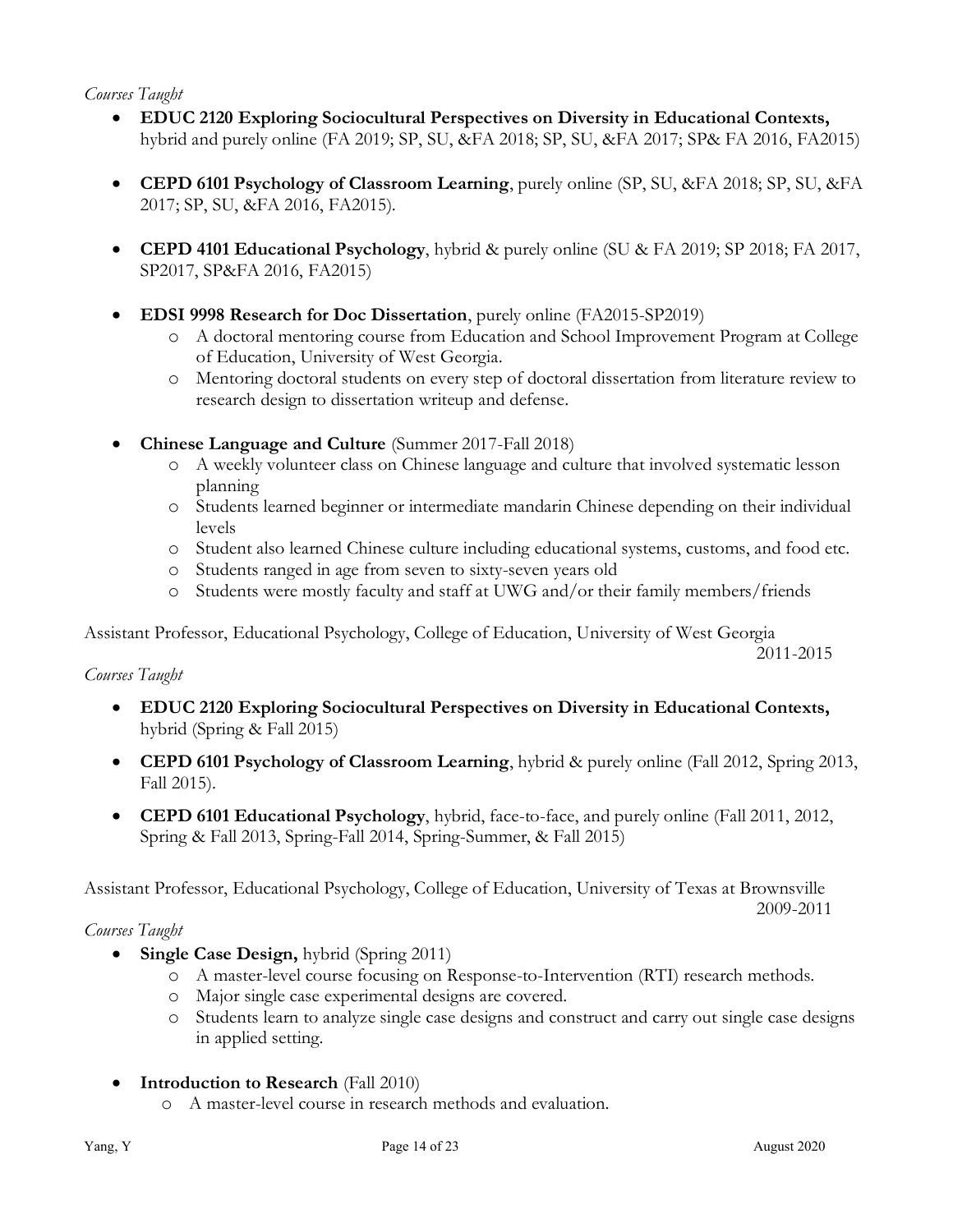- o Major research designs, statistics, and literature review methods are covered.
- **Human Development and Instruction** (Fall 2009, Spring, Summer & Fall 2010)
	- o A senior-level undergraduate course in teacher preparation program.
	- o Major human development and learning theories are covered.
	- o Instructional implications are stressed to prepare preservice teachers for their future classrooms.
- **Learning and Cognition,** online & face-to-face (Fall 2009, Spring & Fall 2010, Spring 2011 )
	- o A master level class in educational psychology.
	- o Major learning and human development theories and their instructional implications are covered.
	- o Students were taught to be critical thinkers and reflective teachers and understand the importance of research in guiding their teaching practice.

### *Courses Developed*

- **Educational Measurement**
	- o A master level class in educational psychology.
	- o This course explores the role of measurement, testing, and evaluation in education.
	- o Students will learn how to construct well designed tests, judge the advantages and limitations of tests and test scores, and beware of the current abuse of test results.

# • **Advanced Human Learning and Motivational Development**

- o A doctoral-level course in Higher Education Teaching program.
- o Major learning and motivation theories and current research are covered.

# • **Motivation in Teaching and Learning,** hybrid

- o A master level class in educational psychology.
- o Students are predominantly school teachers in Brownsville.
- o Motivation theories and research that inform learning and instruction are introduced.

# • **Advanced Educational Psychology**

- o A master level class in educational psychology.
- o Students are predominantly school teachers in Brownsville.
- o It provides a detailed analysis of modern psychological and developmental theories and practices as they relate to education.

Instructor, Educational Psychology, College of Education, Oklahoma State University 2005-2007

### *Courses Taught*

- **Child and Adolescent Development**, online (Summer 2007)
	- o A junior-level distance learning class covering a wide range of topics from major theories to important research in the field of child and adolescent developmental psychology
- **Psychological Foundations of Children**, (Fall 2006, Spring 2007)
	- o A junior-level class covering theories and history of child development, biological processes of child development, cognitive, emotional, and social development of children, as well as current issues and innovation in child development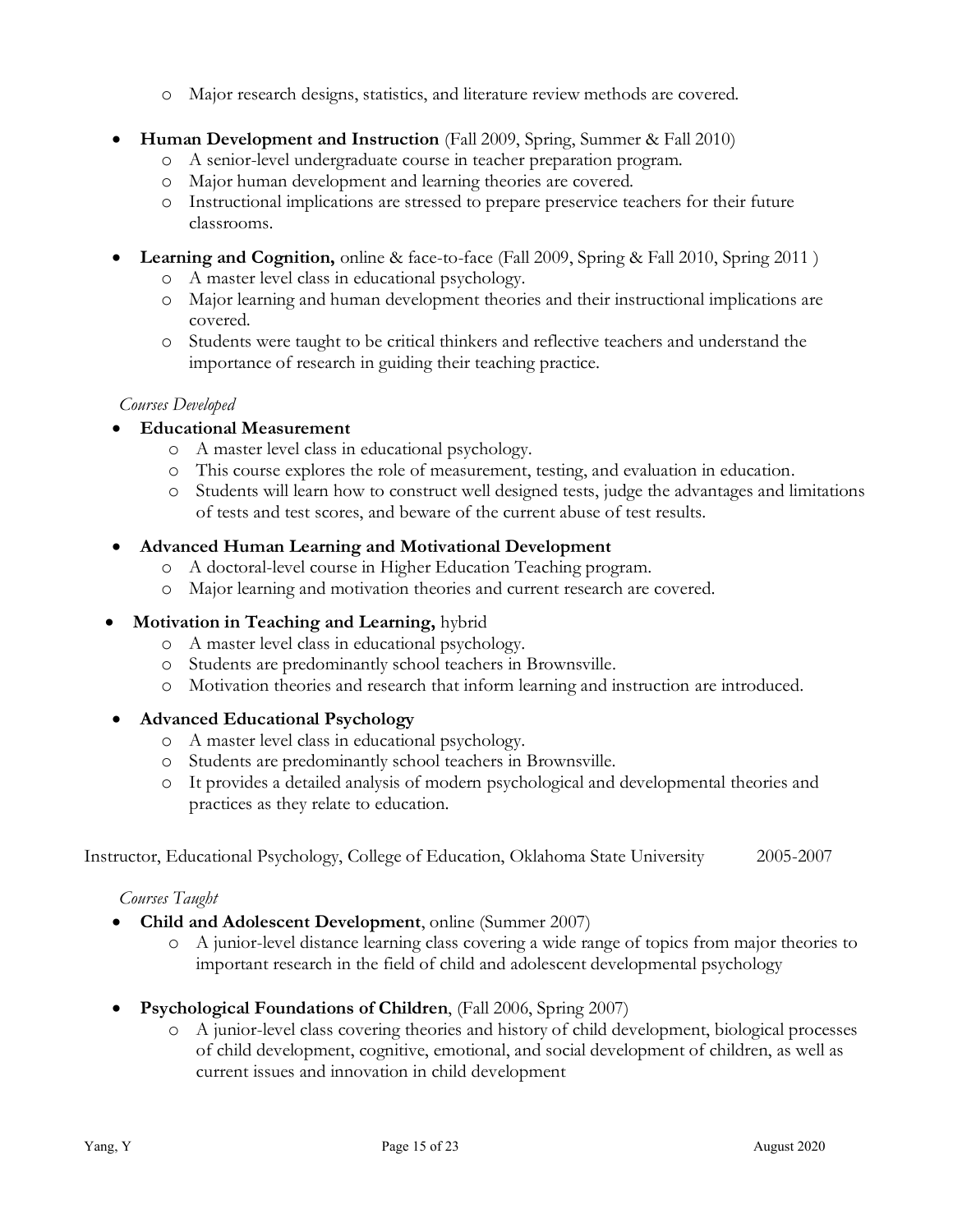- Learning to Learn, online (Summer 2006)
	- o An introductory distance learning class assisting students in self-exploration via in-and-outof-class activities that aid in individualized assessment, positive attitude development, habit change, and development of self-efficacy and self-regulation skills
- **Human Learning in Psychology**, online (Fall 2005, Spring & Fall, 2006, Spring 2007)
	- o A senior-level distance learning class focusing on instructional psychology and teaching and learning theory as part of an instructional program to deal with the individual, cultural, and environmental differences; it involves case studies and group discussions that emphasize issues surrounding motivation, planning, evaluation, classroom problems, and management

Instructor, Stillwater Chinese Language School, Stillwater, Oklahoma 2006

### *Course Taught*

- **Intermediate Chinese** (October 2006)
	- o An intermediate-level Mandarin course teaching students to grasp Mandarin and exposing them to cultural aspects such as Chinese art, legends, games, and calligraphy, etc.
	- o Students were elementary school aged kids in a small group setting

Assistant Professor, Teaching English to Speakers of Other Languages (TESOL), College of Foreign Languages, Southwest Jiaotong University, Chengdu, Sichuan, China 1999-2005

### *Courses Taught*

- **College English-Active Learning** (Fall 2003, Spring & Fall 2004, Spring 2005)
	- o A 2-year progressive course in TESOL
	- o The course included reading, writing, and conversing in English
	- o Taught four sections of class with a total of 200 students enrolled each semester
	- o Students had to pass the National College English Test Band IV upon completion of the course
- **College English-New Horizon** (Fall 1999 to Spring 2003 )
	- o A 2-year progressive course in TESOL
	- o Taught a comprehensive English literacy class covering English vocabulary, grammar, reading, and composition
	- o Taught three sections of the class with a total of 150 students enrolled each semester for four consecutive years
	- o Students had to pass the National College English Test Band IV upon completion of the course
- **Spoken English in Various Settings** (Fall 2002 to Spring 2004)
	- o A senior-level elective course in TESOL, focusing on oral English skills in settings such as conferences, coffee shops, grocery stores, restaurants, etc.
	- o Taught a class of 300 students ranging from freshmen to graduate students for three academic years
- **Chinese-English Translation** (Fall 2002, Fall 2003)
	- o A senior-level course in TESOL covering a wide range of topics from Chinese-to-English translation theory to practical translation skills in various genres
	- o Taught a class of 100 students who were mostly seniors and graduate students for two semesters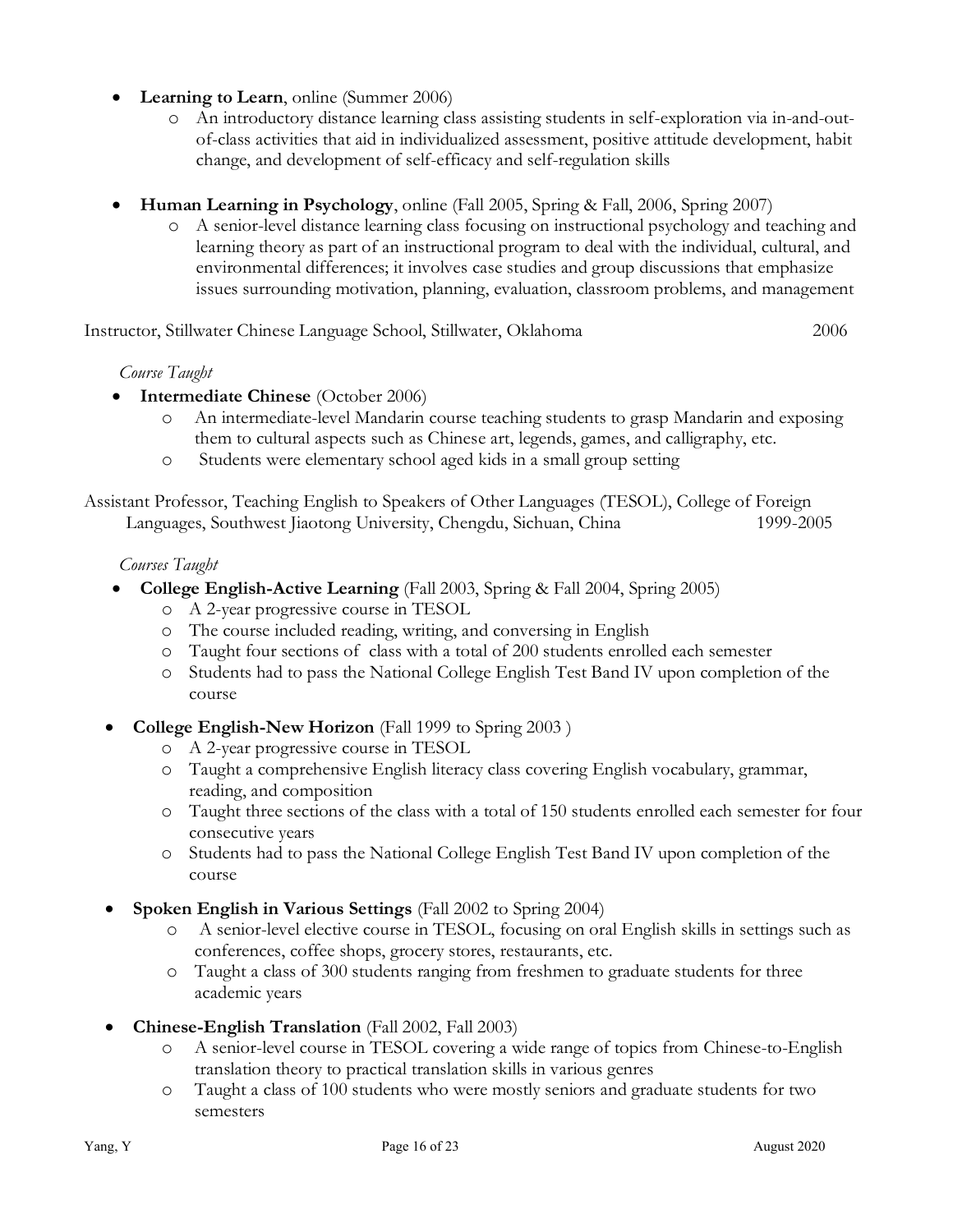- **English-Chinese Translation** (Spring 2002, Spring 2003)
	- o A senior-level course in TESOL covering a wide range of topics from English-to-Chinese translation theory to practical translation skills in various genres
	- o Taught a class of 100 students who were mostly seniors and graduate students for two semesters

After-school Teacher, Longchang & Chengdu, Sichuan, China 1993-1999

*Course Taught*

- **English, Mathematics, Physics, Chemistry**
	- o After-school instruction that involved systematic lesson planning and grading.
	- $\circ$  The subjects ranged in level from  $9<sub>th</sub>$  grade to 12th grades.
	- o Groups of students ranged in size from 1 to 12.

# **Selected Leadership & Service Experience**

# **Journal/Conference Involvement**

# **National/International**

- 1. American Educational Research Association (AERA) 2019 (April 5-9)
	- Discussant, "Understanding assessment in preservice teacher preparation", roundtable session, Division K-Teaching and Teacher Education/Section 05: Preservice teacher education coursework
	- Chair, "International perspectives on math and literacy achievement", paper session, Division C-Learning and Instruction/Section 2b: Learning and Motivation in social and cultural contexts.
	- Chair, "Whose Truth Matters? Centering the Voices and Experiences of Preservice and In-Service Teachers of Color", paper session, Division K-Teaching and Teacher Education/Section 05: Preservice teacher education coursework
- 2. Atlanta Division Chair, *Sino-American Educational Research Association* (Sept 2018-2022)
- 3. Invited journal manuscript reviewer, *Journal of Interdisciplinary Education* (Sept 2019-present)
- 4. Invited journal manuscript reviewer, *Studies in Educational Evaluation* (May 2018 May 2019)
- 5. Invited journal manuscript reviewer, *British Journal of Educational Psychology* (March 2018 2019)
- 6. Invited journal manuscript reviewer, *Learning and Individual Differences* (October 2016 present)
- 7. Invited journal manuscript reviewer, *SAGE Open* (September 2015 September 2017)
- 8. Invited journal manuscript reviewer, *Educational Psychology* (November 2014 June 2015)
- 9. Editorial board, *International Education Research* (IER) (Fall 2013-present)
- 10. Editorial board, *Frontiers in Educational Psychology* (Fall 2010-2018)
- 11. Journal manuscript reviewer, *Cultural Diversity & Ethnic Minority Psychology* (Fall 2010-Fall 2017)
- 12. Proposal reviewer, annual meetings of American Educational Research Association (AERA) (2007 present)
	- Division C-Learning and Instruction
	- Division D-Measurement and Methodology
	- Division E-Human Development (2019)
	- Division K-Teacher Education
	- Sig-Taoism, Confucianism
	- Sig-Teaching of Educational Psychology
- 13. Invited journal manuscript reviewer, *Journal of Latinos and Education* (Summer 2013 2014)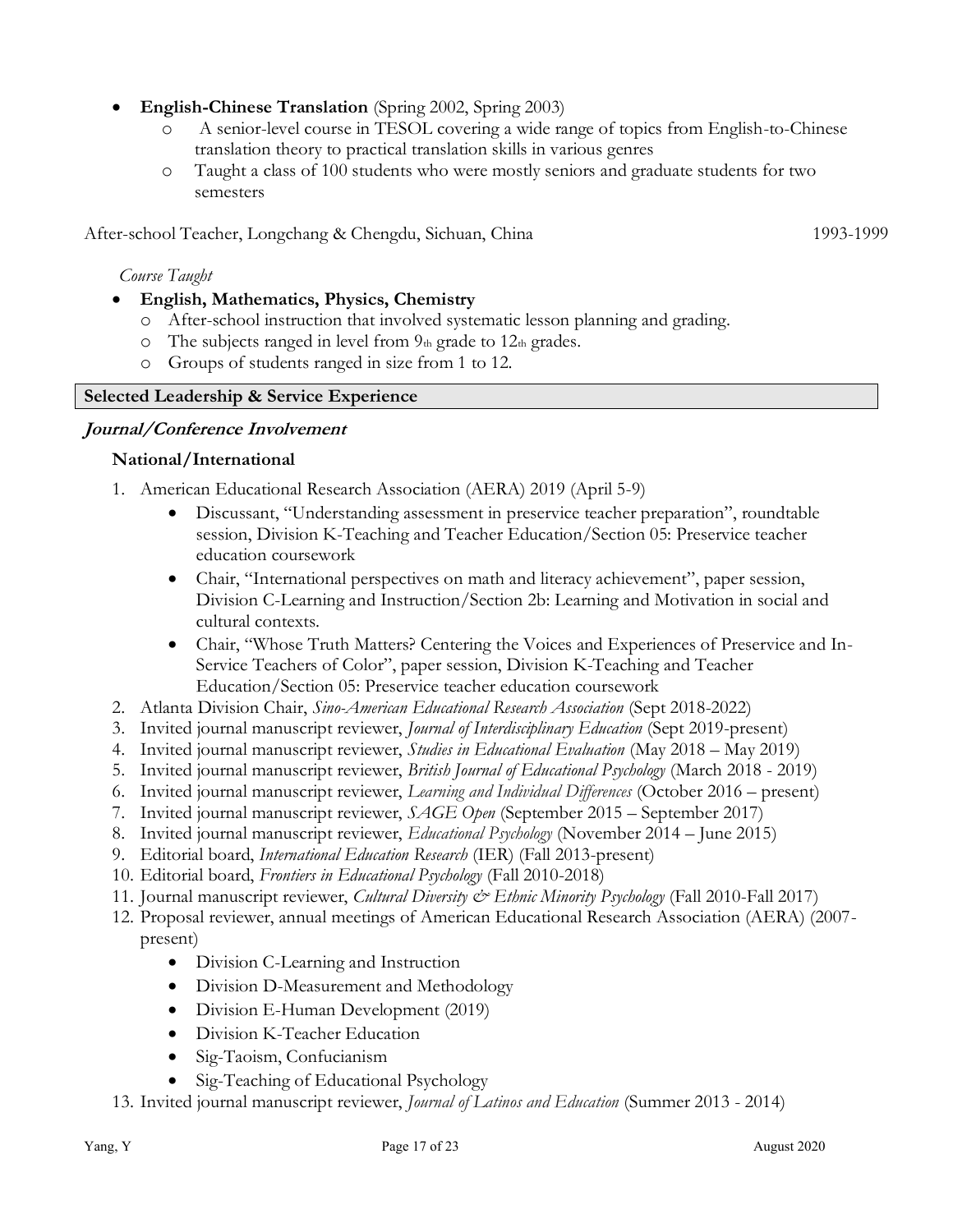- 14. Invited journal manuscript reviewer, *Teaching and Teacher Education* (Fall 2012)
- 15. Invited journal manuscript reviewer, *Journal of Research in Education* (Fall 2012)
- 16. Member, Richard E. Snow Award for Early Contributions Committee, Division 15 Educational Psychology, American Psychological Association (APA), August 2011-August 2014
- 17. Co-chair, Classroom Management SIG Retention Committee, American Educational Research Association (AERA) (2014)
- 18. Co-chair, Classroom Management Membership and Proposal Committee, SIG Classroom Management, American Educational Research Association (AERA) (2013)
- 19. Proposal Reviewer, International Society for the Scientific Study of Subjectivity (ISSSS) (Summer 2007)

# **Regional/Local**

- 20. Conference presentation session moderator, "Measurement and Statistics", *Georgia Educational Research Association (GERA)* annual meeting (Oct 4, 2019)
- 21. Conference session chair, *Eastern Educational Research Association (EERA)* annual meeting (Feb 9, 2018)
- 22. Conference Proposal Reviewer, Rocky Mountain Educational Research Association (RMERA) (Fall 2005)
- 23. Coordinator and co-organizer, bi-annual Teaching, Learning, and Service conference. (2009-2010)
- 24. Conference session chair, Southwest Educational Research Association (SERA) annual meeting (Spring 2010)
- 25. Conference session chair, Rocky Mountain Educational Research Association (RMERA) (Fall 2008)
- 26. Paper Presentation Moderator and Judge, Research Symposium, Oklahoma State University (Spring 2008)
- 27. Research Presentation Interpreter, *Social Equity of Education in China* by Dr. Shanmai Wang, Oklahoma State University (Fall 2007)

# **Consultation & Technical Assistance**

- 28. External reviewer, promotion & tenure at College of Education and Human Development (CEHD), University of North Dakota, May 31-Aug 26,2020
- 29. Technical Committee Member, *International Conference on Future Learning (ICFL 2019)*, Barcelona, Spain, December 18-20, 2019
- 30. Visiting professor, Southwest Jiaotong University, Chengdu, China (April 2019-2021)
- *31.* Online Course Review Member, International Quality Matters (iQM) (March 2018-present)
- *32.* Motivation Consultant, *Sino-American Educational Research Association,* Chengdu, China *(May-July 2017)*
- 33. Technical Committee Member, *8th International Conference on Distance Learning and Education (ICDLE 2017)*, Barcelona, Spain, December 20-22, 2017.
- *34.* Motivation Consultant, Luzhou Tianli International Elementary, Chengdu, China (May 2016)
- *35.* Motivation Consultant, Luzhou Tianli International Kindergarten, Chengdu, China (May 2016)
- *36.* Professional identity mentor, Division 15 Educational Psychology, American Psychological Association (January-December 2016)
- *37.* Peer reviewer, Quality Matters (QM) (March 2015-Jan 2019)
- **38.** Reviewer, Teacher Quality Grant, State of Georgia (Fall 2013)

# **Student Advising & Teaching Supervision**

- 39. Undergraduate student research advising, SRAP, University of West Georgia (August 2012-June 2016)
- 40. Doctoral dissertation advising and chairing, School Improvement, University of West Georgia (Fall 2012-Spring 2019)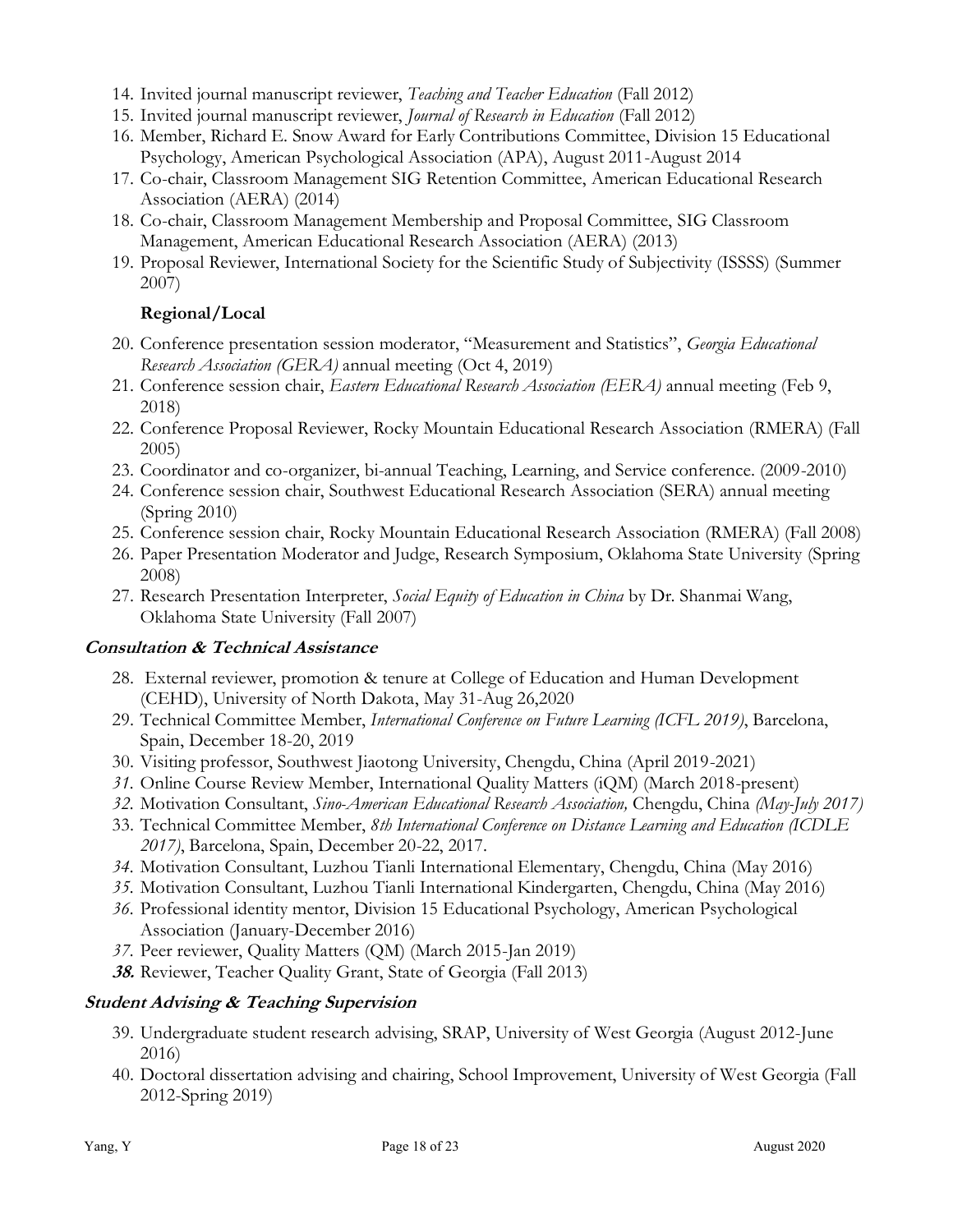- 41. Graduate student research advising, IDG, University of West Georgia (January June 2013)
- 42. Undergraduate advising, research in MBRS RISE program, University of Texas at Brownville (Fall 2010)
- 43. Master's degree comprehensive exam question designer, Curriculum and Instruction, University of Texas at Brownville (Fall 2010)
- 44. Research team advising, dropout issues among Hispanic students at UTB (Fall 2010)
- 45. Teaching team leader, instructions of undergraduate Educational Psychology courses at junior and senior levels, Oklahoma State University (Fall 2006)
- 46. Educational psychology textbook prospectus peer-review, *Thomson Higher Education* (Fall 2006)
- 47. Student peer advisor, International Student & Scholar's Office, Oklahoma State University (Fall 2006)

# **Committees Served**

- 1. *Promotion & Tenure Committee*, Department of Early Childhood through Secondary Education, University of West Georgia (UWG) (Fall 2020)
- 2. *Search committee for instructional technology & school library media instructors,* Department of Educational Technology and Foundations, University of West Georgia (UWG) (Spring 2020)
- 3. *Personnel Committee*, College of Education, University of West Georgia (UWG) (Fall 2019-present)
- 4. *Promotion & Tenure Committee*, Department of Leadership, Research, and School Improvement, University of West Georgia (UWG) (Fall 2018)
- 5. *Search committee for instructional technology faculty,* Department of Educational Technology and Foundations, University of West Georgia (UWG) (Spring 2018)
- 6. *Promotion & Tenure Committee*, Department of Educational Technology and Foundations, University of West Georgia (UWG) (Fall 2017)
- 7. *Comprehensive Final Exam Committee,* Master of Arts (Cynthia Taylor). Department of Music (UWG) (Fall 2017-Spring 2018)
- 8. *Comprehensive Final Exam Committee,* Master of Arts (Michelle Green). Department of Music (UWG) (Spring 2017)
- 9. *Asian Studies Program Committee*, University of West Georgia (UWG) (Fall 2015-present)
- 10. *COE International Initiatives Workgroup*, College of Education, University of West Georgia (UWG) (Fall 2016-Spring 2017)
- 11. *Undergraduate Research Committee*, University of West Georgia (UWG) (Fall 2015-Spring 2018)
- 12. *Multicultural conversation series committee*, Center for Diversity and Inclusion, University of West Georgia (Fall 2012-present)
- 13. *Post-tenure Review Committee*, College of Education, University of West Georgia (UWG) (Fall 2016)
- 14. *Promotion & Tenure Committee*, Department of Educational Technology and Foundations, University of West Georgia (UWG) (Fall 2016)
- 15. *EDSI Dissertation of the Year Award Committee*, College of Education, University of West Georgia (UWG) (February 2016)
- 16. *Chair, Pre-tenure Review Committee*, Department of Educational Technology and Foundations, University of West Georgia (UWG) (Spring 2016)
- 17. Promotion & Tenure Committee, Department of Educational Technology and Foundations, University of West Georgia (UWG) (Fall 2015)
- 18. *AAUP Executive Committee,* University of West Georgia (UWG) (Fall 2012-Spring 2016)
- 19. *Research Task Force,* College of Education, University of West Georgia (UWG) (May-July 2014)
	- *Review and revise COE Seed Grant application and selection procedures*
	- *Resourcing for ways to increase COE research productivity*
- 20. *Diversity committee,* College of Education, University of West Georgia (UWG) (Fall 2013-Fall 2014)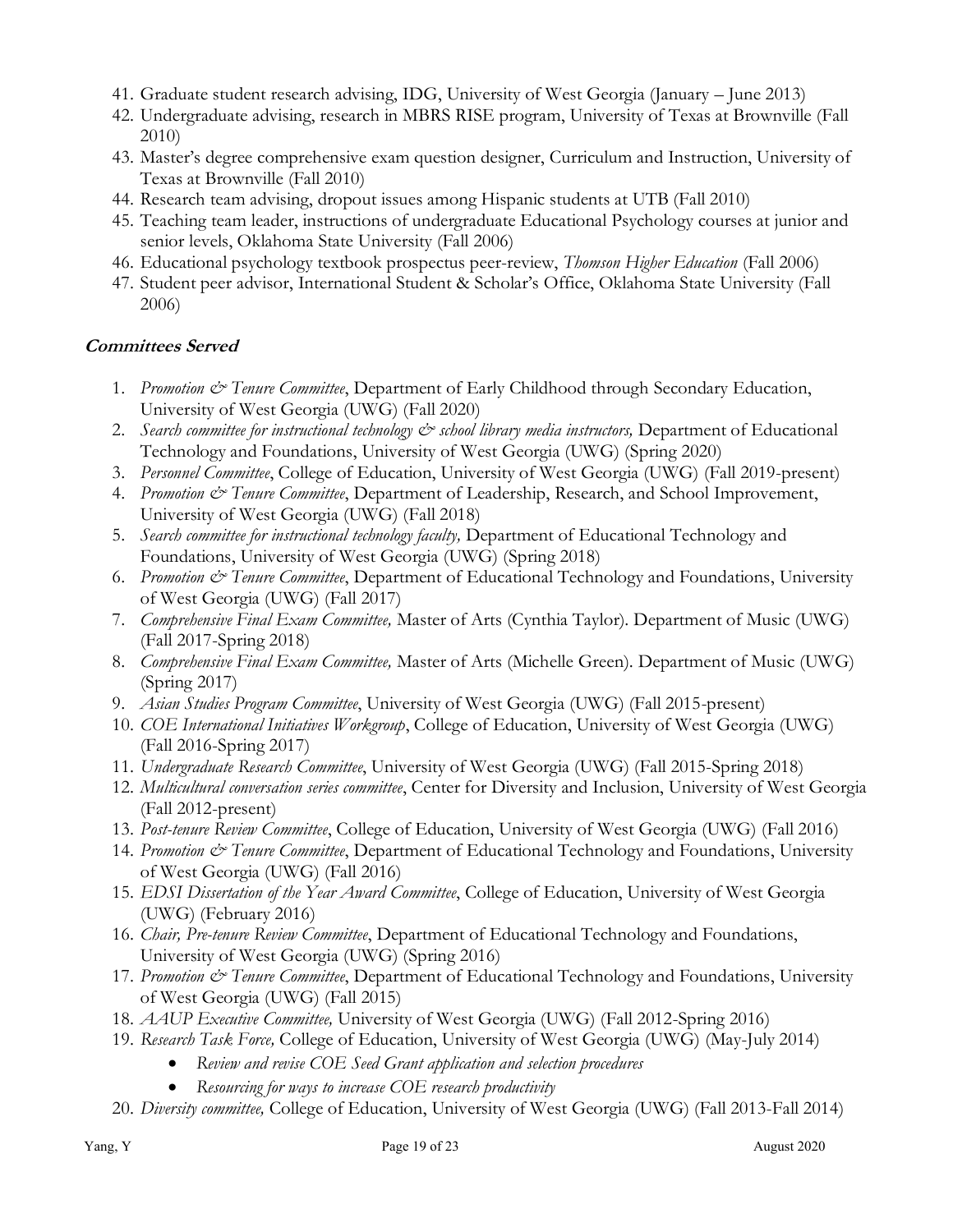- 21. *Doctoral dissertation committee,* School Improvement, University of West Georgia (Fall 2012-present)
- 22. *Faculty governance council,* College of Education, University of West Georgia (UWG) (Fall 2012-Fall 2014)
- 23. *Distance learning committee,* College of Education, University of West Georgia (UWG) (Fall 2012-pFall 2014)
- 24. *Search committee for research faculty,* Department of Educational Technology and Foundations, University of West Georgia (UWG) (Summer 2012)
- 25. *Search committee for department chair,* Department of Educational Innovation, University of West Georgia (UWG) (Spring 2012)
- 26. *Social committee,* College of Education, University of West Georgia (UWG) (Fall 2011-Spring 2012)
- 27. *Master thesis committee*, "Increasing Effective Inter-professional Communication" by Charlotte Johnson Smith (March 31, 2010)
- 28. *University assessment committee,* "Student Success and Retention", University of Texas at Brownsville (Fall 2010)
- 29. *Search committee for educational leadership faculty*, Department of Educational Psychology and Leadership Studies, University of Texas at Brownsville (UTB) (Spring 2010)
- 30. *Undergraduate curriculum committee*, Department of Educational Psychology and Leadership Studies, University of Texas at Brownsville (UTB) (Fall 2009-Spring 2011)
- 31. *Research methods course alignment committee*, College of Education, University of Texas at Brownsville (UTB) (Fall, 2009)

# **Dissertation/Thesis Committees I served or chaired (in bold)**

**32. Doctoral Level:**

**Sharon Synan, Valerie Bryan**, Emily Leak, LaRhonda Ware, Marian Rosenberg, Daniel Lane, Jill Olson, Lena Hamilton, Donna Elder, Mathew Lawrence, Eulonda Washington, Joe Rodgers, Pammy Darden, Chantries Holliman, **Alana Marshal,** Kelly O'Donnell, **Rebecca Owen**.

**33. Master's Level:**

Charlotte Johnson Smith, James Williams, Michelle Green, Cynthia Taylor

# **Invited Speeches/Presentations**

- 34. Panelist, *Diversity, equity, and connections: Demystifying Asian Pacific Islander bias during COVID-19*. Center for Diversity and Inclusion, University of West Georgia (Spring 2020)
- 35. Guest Speaker, *Education and Business in China*, marketing class, School of Business, University of West Georgia (Nov 14, 2017)
- 36. Invited Speech, Motivation in multiculturalism. *Tianli Educational Speaker Series, Chapter Twelve*, Tianli Educational Research Institute, Chengdu, China (Fall 2017)
- 37. Guest speaker, *Undergraduate Research at College of Education,* Department of Sport Management, Wellness, & Physical Education, University of West Georgia (Fall 2016)
- 38. Keynote Speaker, *How to cultivate kids' interest in learning*, Luzhou Tianli International Elementary School, May 11, 2016.
- 39. Keynote Speaker, *How to cultivate kids' interest in learning*, Luzhou Tianli International Kindergarten, May 10, 2016.
- 40. Panel Discussion Organizer, *Multicultural conversation series committee*, Center for Diversity and Inclusion, University of West Georgia (Spring 2016)
- 41. Panel Discussion Organizer on a variety of diversity issues, *Exploring Sociocultural Perspectives on Diversity Education*, Undergraduate Course, University of West Georgia (Spring & Fall 2015)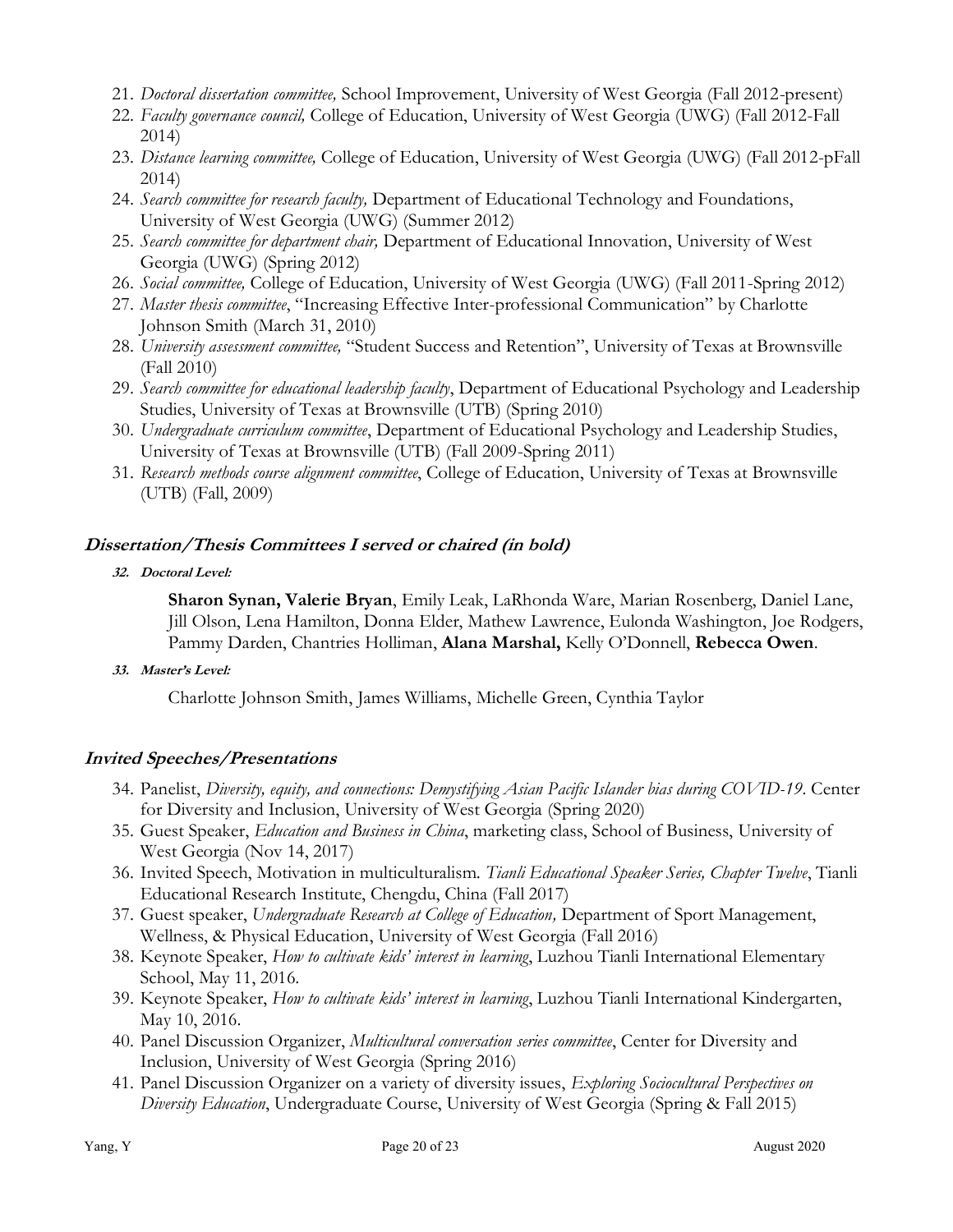- 42. Guest speaker, *Careers in Educational Psychology,* Undergraduate Course, University of West Georgia (Fall 2014)
- 43. Guest speaker, *A Pictorial View of Women in the 21st China and US*, Fourth Conversation Series Program, Center for Diversity & Inclusion*,* University of West Georgia (Spring 2013)
- 44. Guest speaker, *Multicultural Counseling,* Graduate Course, University of West Georgia (Fall 2012)
- 45. Keynote speaker*, The power of confidence, perseverance, and positivism in achieving success,* No. 7 Middle School (around 5,000 audience), Longchang, China (January 2010)
- 46. Guest speaker*, I was one of you-my personal experience of schooling and adapting, a* 9th-grade class (around 80 students), No. 1 Middle School, Longchang, China (December 2009)
- 47. Guest Presenter, *Cultural Connections-China,* Cultural Exchange Program, Human Environmental Science,
- 48. Oklahoma State University (Fall 2006, Fall 2007)
- 49. Guest speaker, *Adaptation and Learning*, Hispanic exchange student program orientation, Oklahoma State University (Summer 2006)

# **Community & Leadership Service**

- 50. Mandarin Chinese Assessment and Interpreter, Special Education, West Haralson Elementary School (Spring 2020)
- 51. Volunteer Chinese language teacher and culture ambassador, Carrollton GA (June 2017-December 2018)
- 52. Council Member, Chinese Qipao Society-Atlanta Chapter, Atlanta GA (Oct 2016-Oct 2017)
- 53. Board Member, Sichuan-Chongqing Fellowship Association, Georgia (February 2014-present)
- 54. Undergraduate Research Coordinator representing COE, University of West Georgia (Fall 2013- Spring 2018)
- 55. Reviewer, EDSI Cohort 17 Application Packages, College of Education, University of West Georgia (Feb 2016)
	- Reviewed 10 application packages including the entrance essays, resume, transcript, and reference information, etc.
- 56. Faculty judge, *Outstanding Dissertation Award*, College of Education, University of West Georgia (Jan-Feb 2016)
- 57. *COE Research Day and Big Night coordinator*, University of West Georgia (UWG) (Fall 2013-Spring 2017)
- 58. Initiator on Sino-US university collaborations in Chengdu, Shenzhen, Zhanjiang, & Shanghai, China (June-July 2015)
- 59. Interpreter, Presentation of "Learn from Who" by Su Wei at the Annual Conference of Sino-American Educational Research Association: Shanghai, China (July 2015)
- 60. Interpreter, Presentation of "How to Be a Home Educator: My Dream & My Story" by Ming Zhang at the Annual Conference of Sino-American Educational Research Association: Shanghai, China (July 2015)
- 61. Hostess of Chinese New Year Celebration Show, Atlanta-Shanghai Friendship Association, Atlanta (Jan 31, 2015)
- 62. Executive Board Member, American Association for University Professors (AAUP), UWG Chapter (Spring 2013-2016).
- 63. Hostess of Chinese New Year Celebration Show, Shanghai Friendship Association, Atlanta (Jan 18, 2014)
- 64. FGC Sub-committee on COE committee charges and updates, College of Education, University of West Georgia (Fall 2013-Fall 2014)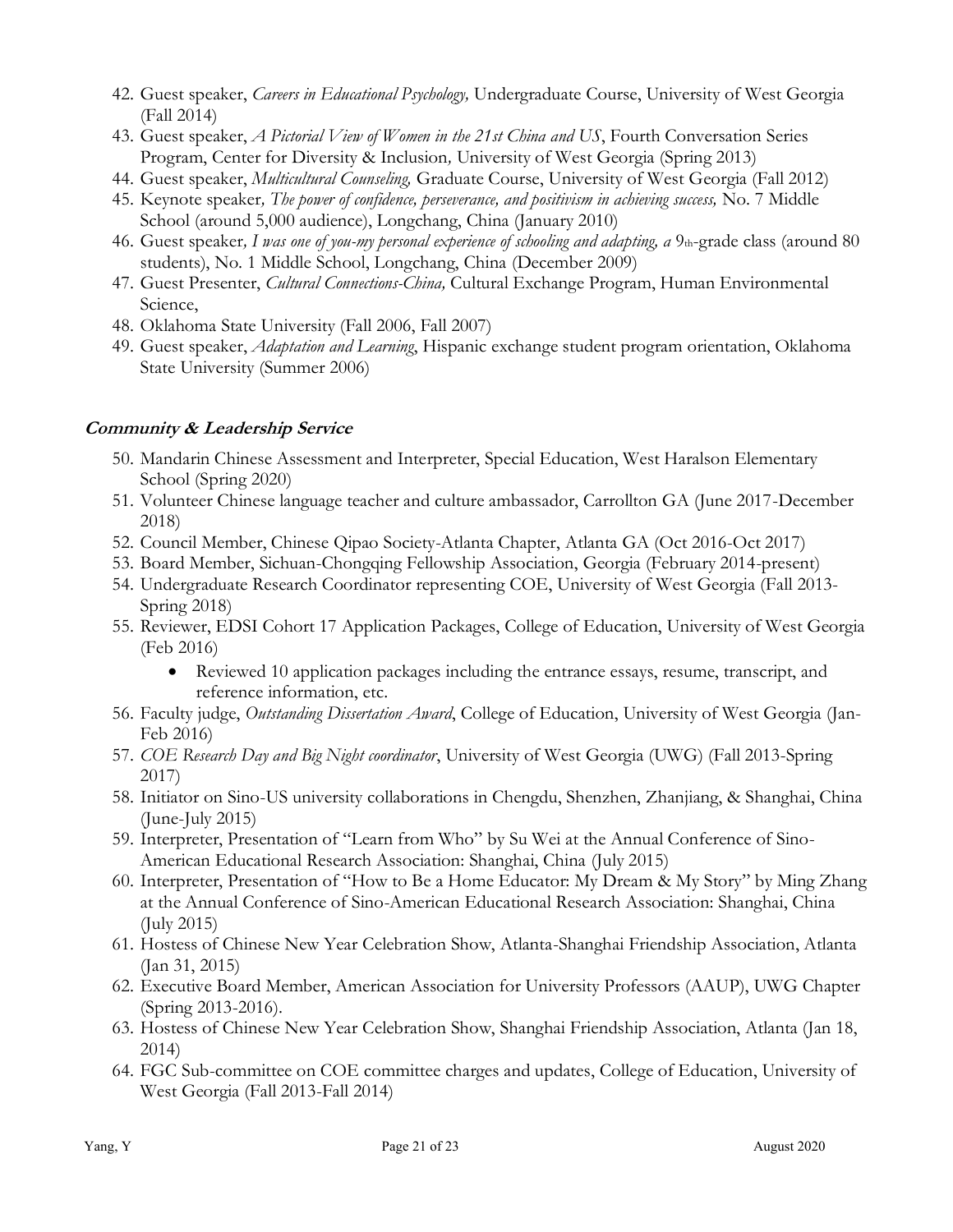- 65. The Inaugural Leadership Development Program, College of Education, University of West Georgia (Fall 2013-Fall 2017)
- 66. Meeting facilitator, Close the Loop Day, College of Education, University of West Georgia (August 12, 2013)
- 67. Faculty judge, student research poster presentation, Big Night, University of West Georgia (April 2, 2013)
- 68. Prospective trip leader, Atlanta Outdoor Club (Fall 2012-present)
- 69. Board member, Atlanta Jiao Tong University Alumni Association (Winter 2011-present)
- 70. Coordinator, Atlanta Chinese American Single's Club, Atlanta Shanghai Friendship Association (ASFA) (Fall 2012-Spring 2017)
- 71. Member, Atlanta Outdoor Club (Fall 2011-present)
- 72. Member, University Faculty Advisory Council, University of Texas at Brownsville (Spring 2011)
- 73. Panelist, International Women's Day Panel Discussion, University of Texas at Brownsville (March 8, 2010)
- 74. Faculty judge, student essay contest "Why I think nations go to war", University of Texas at Brownsville (UTB) (October 2009)
- 75. Research instrument translator, cross-cultural validity study of an instrument *Learning Motivation Inventory*, a dissertation project involving mainland China, (Spring 2008)
- 76. Member, Rotary International-Sunrise Club (Spring 2010)
- 77. Co-President, Educational Psychology Student Society, Oklahoma State University (2007-2008)
- 78. Secretary, Educational Psychology Student Society, Oklahoma State University (2006-2007)
- 79. Student representative, fund-raising campaign, Oklahoma State University Foundation (Summer 2008)
- 80. Student Representative, the Graduate and Professional Student Government Association, Oklahoma State University (Spring 2008)
- 81. Graduate Student Representative, College of Education Student Technology Fee Committee, Oklahoma State University (2007-2008)
- 82. Graduate Student Representative, The School of Applied Health and Educational Psychology, Student Affairs Committee (2007-2008)

### **Other Selected Professional Experience**

- Translator & Interpreter, Foreign Affairs Office, Southwest Jiaotong University, Chengdu, Sichuan, China (1999-2005)
	- o Translated brochures for joint ventures & served as an interpreter in Foreign Affairs Office.
- National Oral English Test Examiner, China (2003-2005)
	- o Assessed the oral English proficiency levels of Chinese English speakers.
- Research Associate, College English Teaching: theory and practice, Southwest Jiaotong University, Chengdu, Sichuan, China (2000)
- Tutor, Grades 9-12 Mathematics & English, Chengdu, Sichuan, China (1995-1999)
- Tutor, Chinese, Chengdu, Sichuan, China (1999-2000)
	- o Tutored Chinese to English speakers.

President, Student Security Association, Sichuan University, Chengdu, Sichuan, China (1996-1998)

### **Professional Affiliations**

American Educational Research Association (AERA) 2007-present

American Psychological Association (APA) 2007-present